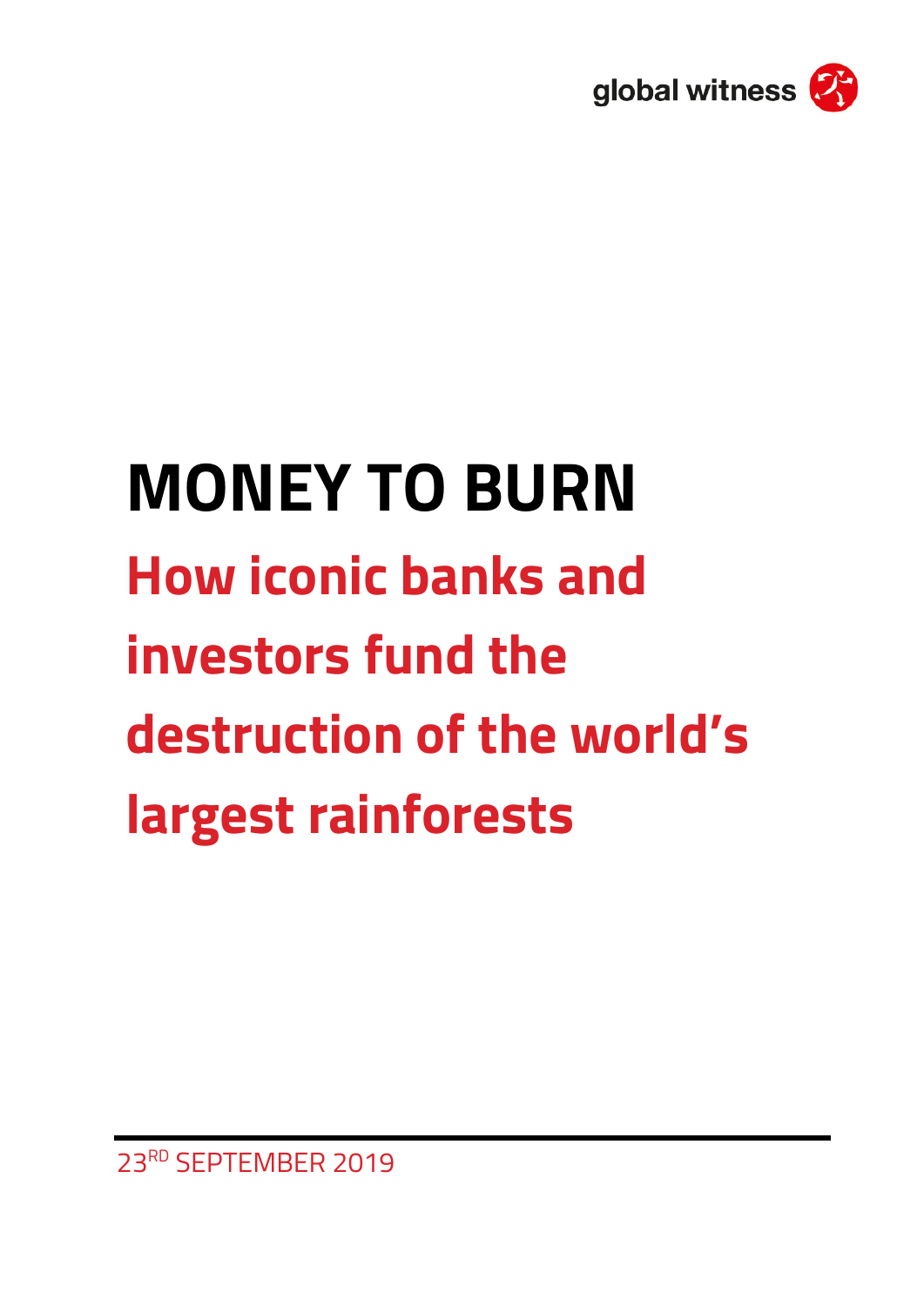# **MONEY TO BURN**

# **How iconic banks and investors fund the destruction of the world's largest rainforests**

More than 300 banks and investors back six of the world's most harmful agribusinesses to the tune of \$44bn, Global Witness investigation reveals.

Barclays, HSBC and Santander among high street names behind companies implicated in rainforest destruction.

Iconic investment banks such as Goldman Sachs, JPMorgan, Bank of America and Morgan Stanley also among key financiers.

The burning of the Brazilian Amazon this summer illustrated in the most graphic way possible humanity's war on the planet. But such scenes play out every year in rainforests all around the world to make way for big agribusiness, away from the horrified stare of global television audiences. These forests are earth's front-line defence against climate breakdown. One famous study published in 2017 estimated that forests and other ecosystems could make up more than a third of the total carbon mitigation by 2030 needed to limit global heating to a 2° Celsius rise.[1](#page-16-0)[2](#page-16-1) Yet between 2001 and 2015, over 300 million hectares of tree cover was destroyed: nearly the size of India. About a quarter of this loss was driven by the production of commodities such as beef and palm oil, $3$ according to a recent study. It also found that in south-east Asia alone, deforestation for growing commodities such as palm oil is responsible for as much as 78% of tree cover loss.[4](#page-16-3) This is madness.

That being the case, it is unsurprising many banks and investors proudly trumpet policies on ethical dealing, promising not to pump money into companies that fell and burn precious rainforests. There is only one problem: the same financial institutions often break their own policies at will, making them barely worth the paper they are printed on. A Global Witness investigation now exposes the sheer size and scale of these financial flows – and reveals how a veritable A to Z of global finance is enabling the destruction of the world's biggest rainforests.

The companies razing forests to produce palm oil, beef, and rubber are currently able to secure financing for new projects at commercially attractive rates from banking hubs in the US, Europe and Asia. Global Witness investigated the financing of six huge agribusinesses: three operating in the Amazon, two in the Congo Basin, and one in New Guinea. Global Witness discovered that between 2013 and 2019, they were backed to the tune of \$44 billion by over 300 investment firms, banks, and pension funds headquartered across the globe. The household name institutions our exposé highlights will be familiar to anyone who has looked at the skyline of Wall Street or Canary Wharf, read a newspaper or opened a current account.

While some of these institutions have developed their own deforestation policies, there is no penalty if they ignore them – and they often do. Governments' failure to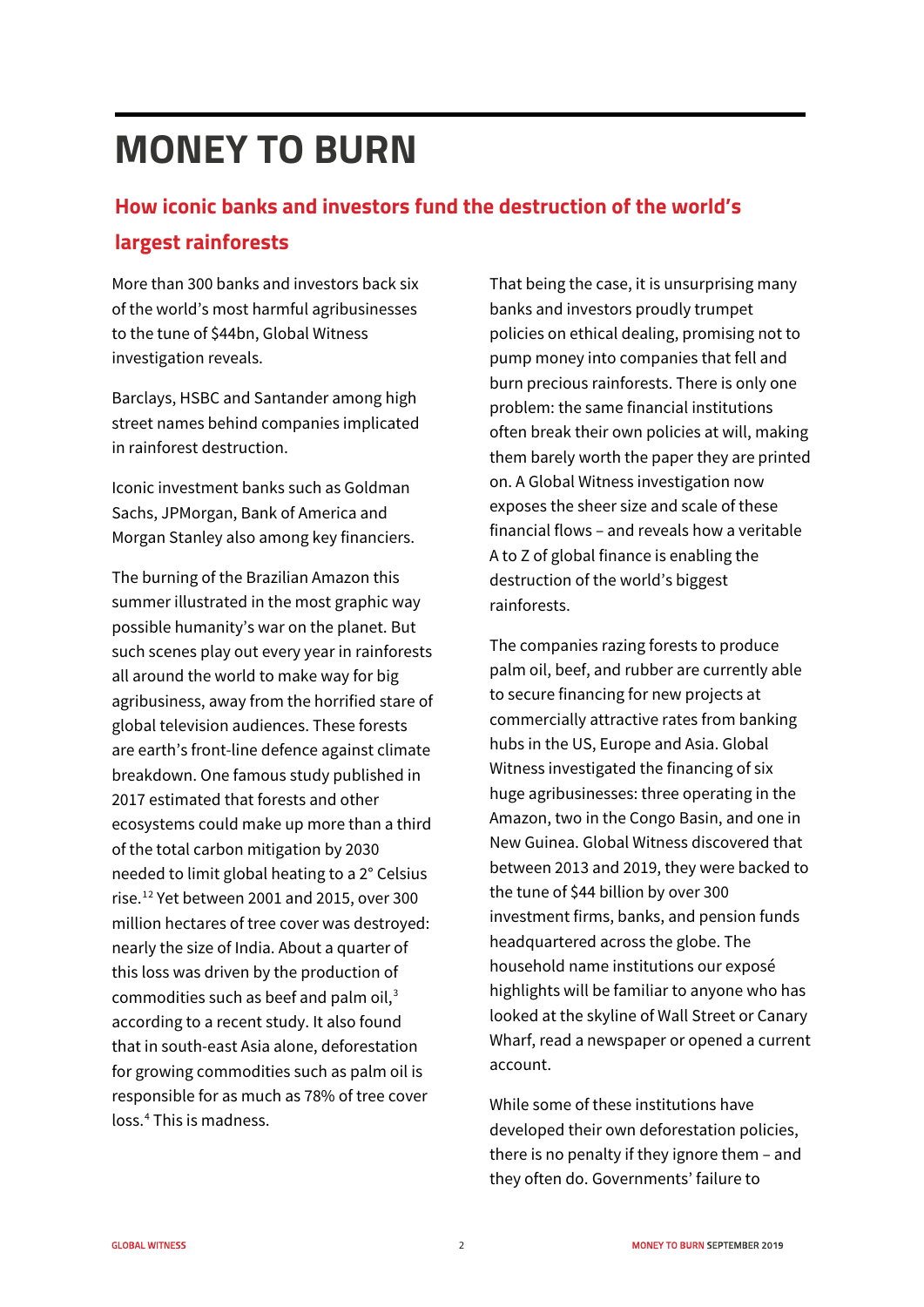regulate the financing of deforestation has left the foxes in charge of the henhouse. Members of the public may be shocked to learn the institutions they bank with enable the sort of apocalyptic destruction witnessed in the Brazilian Amazon this summer. Ordinary people's pension funds and investments are channeled into companies revving up the climate crisis, stripping indigenous peoples of their ancestral lands and destroying the forests home to untold numbers of species.<sup>[5](#page-16-4)</sup>

Over the last decade, many financial institutions have committed to tackling deforestation, so often associated with human rights abuses or corruption. One group of 56 investors managing approximately \$7.9 trillion in assets has urged the palm oil sector to commit to no-deforestation policies.<sup>[6](#page-16-5)</sup> Some 12 banks adopted the Soft Commodities Compact, aiming to achieve net zero deforestation by 2020 in the soy, palm oil, beef and pulp/paper supply chains of around 400 companies with combined sales of 3.5 trillion euros.[7](#page-16-6) [8](#page-16-7) But there remains little transparency and accountability over how banks put commitments into practice, and signatories now admit they will miss the 2020 target. $910$  $910$  Meanwhile, the world's largest financial institutions continue to sink vast sums into companies either levelling forests themselves or via other companies, often in blatant violation of their own deforestation policies and public commitments. The NGO Global Canopy assessed 150 financial institutions and found nearly two-thirds had no policy covering four key forest-risk commodities, beef, soy, palm oil and timber.<sup>[11](#page-16-10)</sup> Yet as our investigation shows, even existing policies are widely ignored.

Global Witness can now reveal some of the largest names in global finance —**Barclays**, **Deutsche Bank, HSBC, Santander** and **Standard Chartered** among them provided tens of billions of dollars in financing between 2013 and 2019 to companies either directly or indirectly [12](#page-16-11) deforesting the largest rainforests in the world. Leading investment banks including **JPMorgan Chase**, **Goldman Sachs**, **Bank of America,** and **Morgan Stanley** are also implicated. And what you are about to read only scratches the surface of a global systems failure.

#### **WHAT WE DID**

Global Witness commissioned research from Dutch not-for-profit analysts Profundo into backers of six of the major agribusinesses most implicated in destruction of climatecritical rainforests. They used databases of loans, investments and other types of financing kept by Bloomberg, Thomson Reuters Eikon, Orbis and others, along with company reports and websites to build up a picture of how these companies finance their operations. It was impossible to determine which specific ground-level activities this money financed - but such funding is critical to agribusinesses' expansion. This sprawling piece of data journalism reveals with new starkness the golden sinews that link London, Berlin and New York City to the dwindling rainforests of the Amazon, the Congo Basin and the island of New Guinea. These are the three largest uninterrupted rainforest regions in the world. $^{13}$  $^{13}$  $^{13}$ 

## **THE BRAZILIAN AMAZON**

A few years ago, deforestation in the Amazon was declining, partly thanks to government action. But that progress is being undone under the rule of far-right President Jair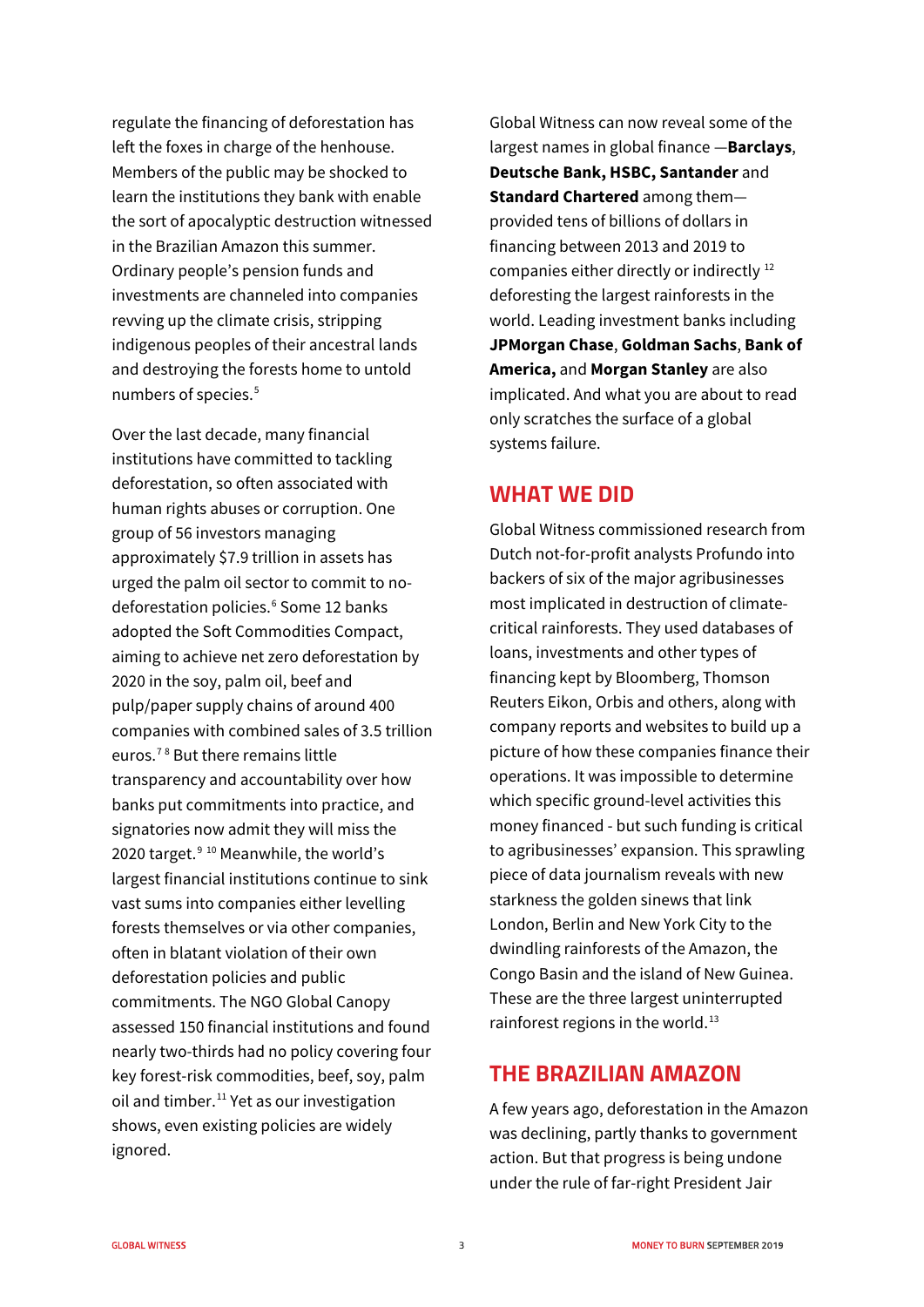Bolsonaro, with cattle ranching the biggest culprit, according to numerous industry studies. $14$  [15](#page-17-0) [16](#page-17-1) The three largest beef companies in the Brazilian Amazon, **JBS S.A**., **Marfrig Global**, and **Minerva Foods,** account for more than 45% of the region's cattle-slaughtering capacity.<sup>[17](#page-17-2)</sup> All three have committed to measures that should help protect the forest. Yet their supply chain is tainted by deforestation – and famous names in finance help keep them afloat.

**JBS**, the world's biggest meatpacker,  $18$  has a history of buying animals from deforested areas. A decade ago, responding to pressure from Greenpeace, JBS signed an agreement not to buy cattle from suppliers that had deforested land after October 2009.<sup>[19](#page-17-4)</sup> They also vowed not to source cattle from suppliers that used slave labor or infringed on indigenous communities' lands. Finally, JBS committed never to purchase cattle from suppliers embargoed by the Brazilian Institute of the Environment and Renewable Natural Resources (Ibama) for illegal deforestation, nor from suppliers that raised, reared, or fattened cattle on land overlapping with protected areas. [20](#page-17-5) [21](#page-17-6) In 2009, JBS became a party to a similar agreement with the Federal Prosecutor's Office in the Amazonian state of Pará. Since then, however, the company has made a mockery of these commitments:

In 2015, JBS was accused by the Brazilian Federal Police of having bought hundreds of cattle from the mother of an alleged landgrabber described by the police as the "largest deforester of the Amazon".<sup>[22](#page-17-7)</sup> This suspected land-grabber has been tried and is awaiting verdict.<sup>[23](#page-17-8)[24](#page-17-9)</sup> JBS said it has blocked the sourcing of cattle from the landgrabber's mother and claimed that auditing had shown the company was over 99%

compliant with its Greenpeace commitment.[25](#page-17-10)

In 2017, Ibama discovered two JBS slaughterhouses had bought 49,468 cattle from embargoed areas, for which the company was fined 24.7 million reais, almost \$8 million at a 2017 conversion rate.<sup>[26](#page-17-11)</sup> Global Witness estimates these cattle purchases may have required up to 38,000 hectares of deforestation.<sup>[27](#page-18-0)</sup> JBS denied the purchasing claims, saying it does not buy animals from farms involved in deforestation of native forests or areas embargoed by Ibama.<sup>[28](#page-18-1)</sup>

Last year, the Amazonian state of Pará published an audit of JBS that found breaches of its commitments covering almost 20% of its 2016 cattle purchases. $29$ Global Witness estimates the cattle JBS bought that year from ranchers responsible for deforestation may have required an area the size of 65,000 football pitches. $30$  JBS said in response that they had been hindered by the lack of detail on the criteria for analysis and by discrepancies in the databases of public sector institutions. It said it had selected an auditor with a "conservative" view in the cases where there were doubts about the information. [31](#page-18-4)

An investigation carried out by Repórter Brasil, the Guardian, and the Bureau of Investigative Journalism in 2019 alleged the company was still purchasing cattle from embargoed areas.<sup>[32](#page-18-5)</sup> JBS denied this claim.<sup>[33](#page-18-6)</sup>

JBS told Global Witness the issues raised about the company's environmental policies make "no sense" because it had "implemented rigorous systems and controls" and "does not purchase from farms involved in deforestation".[34](#page-18-7)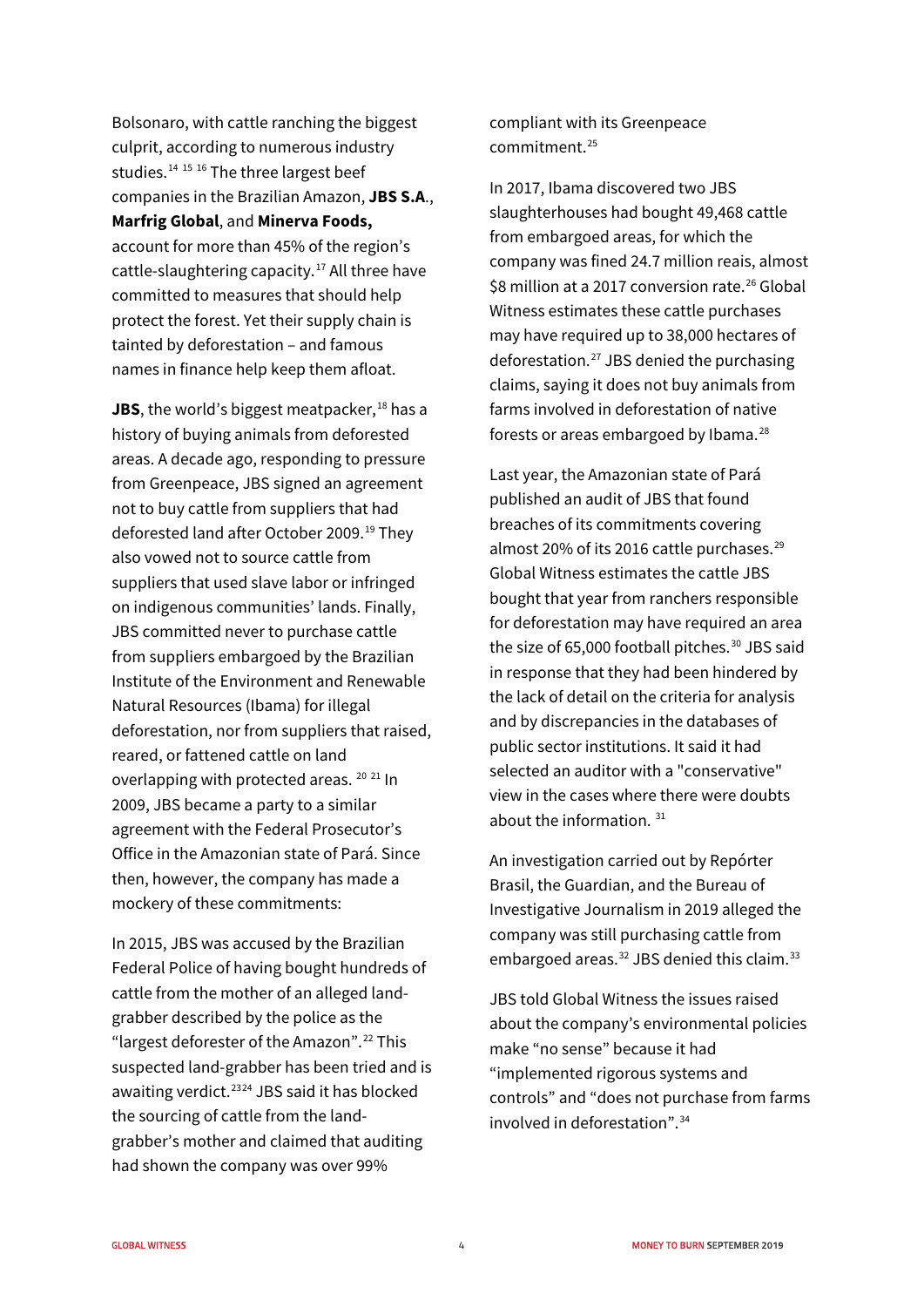Given these transgressions, it might be surprising JBS can attract mainstream financing at all. In fact, it enjoys support from some of the world's wealthiest banks and investment managers. After a family-owned holding company that is the largest shareholder, its second-largest investor is **BNDES**, the biggest development bank in the Americas. BNDES held over \$2.7 billion in JBS stock as of April 2019.<sup>[35](#page-18-8) [36](#page-18-9)</sup>

It is perhaps unsurprising Brazil's development bank would aid the expansion of the country's biggest companies. (BNDES did not respond to Global Witness's inquiries.)

But where else does JBS receive financial succour? Step forward the US and Germany. JBS's next largest investor is the American **Capital Group,** which claims to manage over \$1.7 trillion in equity and fixed income assets for millions of investors. According to our research, it held shares in JBS worth over \$800 million as of March 2019. $37 \frac{38}{10}$  $37 \frac{38}{10}$  $37 \frac{38}{10}$  $37 \frac{38}{10}$  Then comes **BlackRock**. [39](#page-19-0) Headquartered in New York with offices in 30 countries, this is another of the richest and most powerful financial institutions in the world, managing more than \$6 trillion in assets.<sup>[40](#page-19-1)</sup> As of May 2019, these investments included over \$218 million of JBS stock.<sup>[41](#page-19-2)</sup> Global Witness could find no deforestation policy on either fund's website. Capital Group declined to comment on Global Witness's findings, and BlackRock did not respond to our enquiries. <sup>[42](#page-19-3)</sup>

Since 2017, **Deutsche Bank's** environmental policy has stated it will not knowingly finance projects or activities involving the clearance of primary moist tropical forests.[43](#page-19-4) As of April 2019, however, it held over \$11 million in JBS shares.<sup>[44](#page-19-5)</sup> In addition, predating the policy, in 2013 it loaned the company \$56.7 million.[45](#page-19-6)

This is not the first time Deutsche Bank has been accused of irresponsible investments. In 2013, Global Witness revealed how two Vietnamese companies, bankrolled by Deutsche Bank, leased vast tracts of land for rubber plantations in Laos and Cambodia with disastrous consequences for local communities and the environment.<sup>[46](#page-19-7)</sup>

A Deutsche Bank spokesman said they were unable to comment on client relationships, but added: "We can reaffirm that we take our responsibilities for the environment and society very seriously.

"We apply our environmental and social risk management policies and procedures in the assessment of any new or existing client relationship.

"The information you provided is much appreciated and will be considered in any potential decision we have to take."

## **HOW TO FINANCE A ROGUE AGRIBUSINESS**

Company financing can be broadly divided into two categories: debt and equity. An equity investment involves institutions or individuals subscribing for new shares in a company. This allows companies to raise money for new projects. The most common type of debt is loans, typically from financial institutions. This may be in the form of a revolving credit facility, which operates like an overdraft. The company may also issue bonds, which are a form of tradable debt. Banks may be involved as underwriters, where they agree to buy any bonds not acquired by other investors.

Companies sometimes list shares on one of the many global stock markets to attract new shareholders or increase investment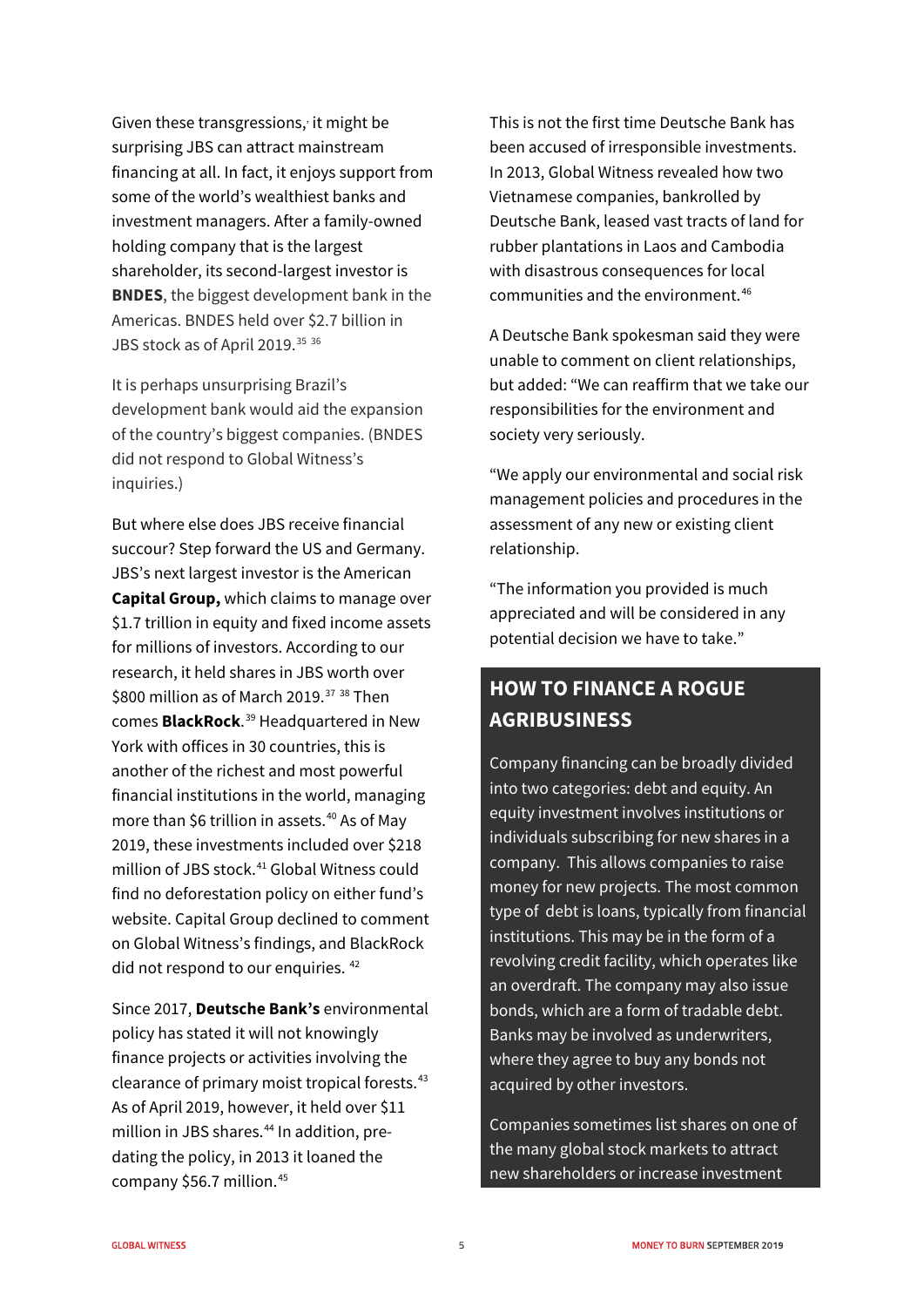from existing ones. Financial institutions may underwrite the offer, advise this process or act as brokers to help find investors.

Industrial scale rubber, palm oil and cattle rearing all require major capital outlay.[47](#page-19-8) [48](#page-19-9) [49](#page-19-10)

If banks and investors adopted appropriate due diligence measures, it might no longer be possible for the banking majors to fund new and destructive operations on commercially attractive rates.

But there are also major red flags that JBS's competitors acquire cattle from deforested land.

**Marfrig Global Foods** claims to be one of the world's leading beef producers. Its beef division boasts 28 operating units that can slaughter 21,[50](#page-19-11)0 cattle per day in total.<sup>50 [51](#page-19-12)</sup> In 2009, it signed the same Greenpeace pledge as JBS.<sup>[52](#page-19-13)</sup> But research by Brazilian NGO Imazon, published in 2017, found Marfrig's Amazon slaughterhouses could be buying cattle from deforestation-risk areas covering over 1.3 million hectares, including properties embargoed by Ibama for illegal deforestation and places deforested between 2010 and 2015.<sup>[53](#page-19-14)</sup>

Furthermore, the Imazon report claimed half the company's cattle purchases come from 'indirect suppliers'[54](#page-19-15), where animals pass through numerous ranches before slaughter. As part of Marfrig's Greenpeace pledge, they had agreed not to purchase any cattle from indirect suppliers who had deforested the Amazon<sup>[55](#page-19-16)</sup>. Yet in four successive audits<sup>[56](#page-19-17)</sup> of the company's Amazon cattle purchases between 2015 and 2018, its auditor DNV-GL concluded, "indirect suppliers are not systematically verified yet." [57](#page-20-0) [58](#page-20-1)

This means Marfrig cannot say its supply chain is deforestation free. (Marfrig insisted to Global Witness that it had a commitment to zero deforestation in the Amazon, with a rigorous and technologically advanced sourcing procedure.)

Moreover, this August, Repórter Brasil<sup>[59](#page-20-2)</sup> reported that a cattle rancher carried out illegal deforestation in Pará and laundered cattle from that area through another property to make them appear legal. Ibama investigated and the property was embargoed.<sup>[60](#page-20-3)</sup> Repórter Brasil claimed Marfrig purchased cattle from the property despite Ibama's embargo, breaching the company's commitment to not purchase cattle from such areas.<sup>[61](#page-20-4)</sup>

The municipality where this ranch was located, São Félix do Xingu, was among those highlighted<sup>[62](#page-20-5)</sup> after recent Amazon fires $63$  led to an international outcry.

Marfrig argues the ranch was not on Ibama's index of embargoed areas when they purchased the cattle. Repórter Brasil disputes this, finding the area was on Ibama's publically available list prior to the purchase.[64](#page-20-7)

Yet these warning signs have not deterred Marfrig's financiers – despite public commitments to ethical dealing. Global Witness estimates **Santander**, the largest bank in the Eurozone, underwrote over \$1 billion in financing to Marfrig between 2013 and 2018, including more than \$300 million in 2018 alone.<sup>[65](#page-20-8)</sup> Santander committed to the Soft Commodities Compact in 2014. However, the bank's soft commodities policy does not explicitly prohibit financing activities that involve deforestation.<sup>[66](#page-20-9)</sup>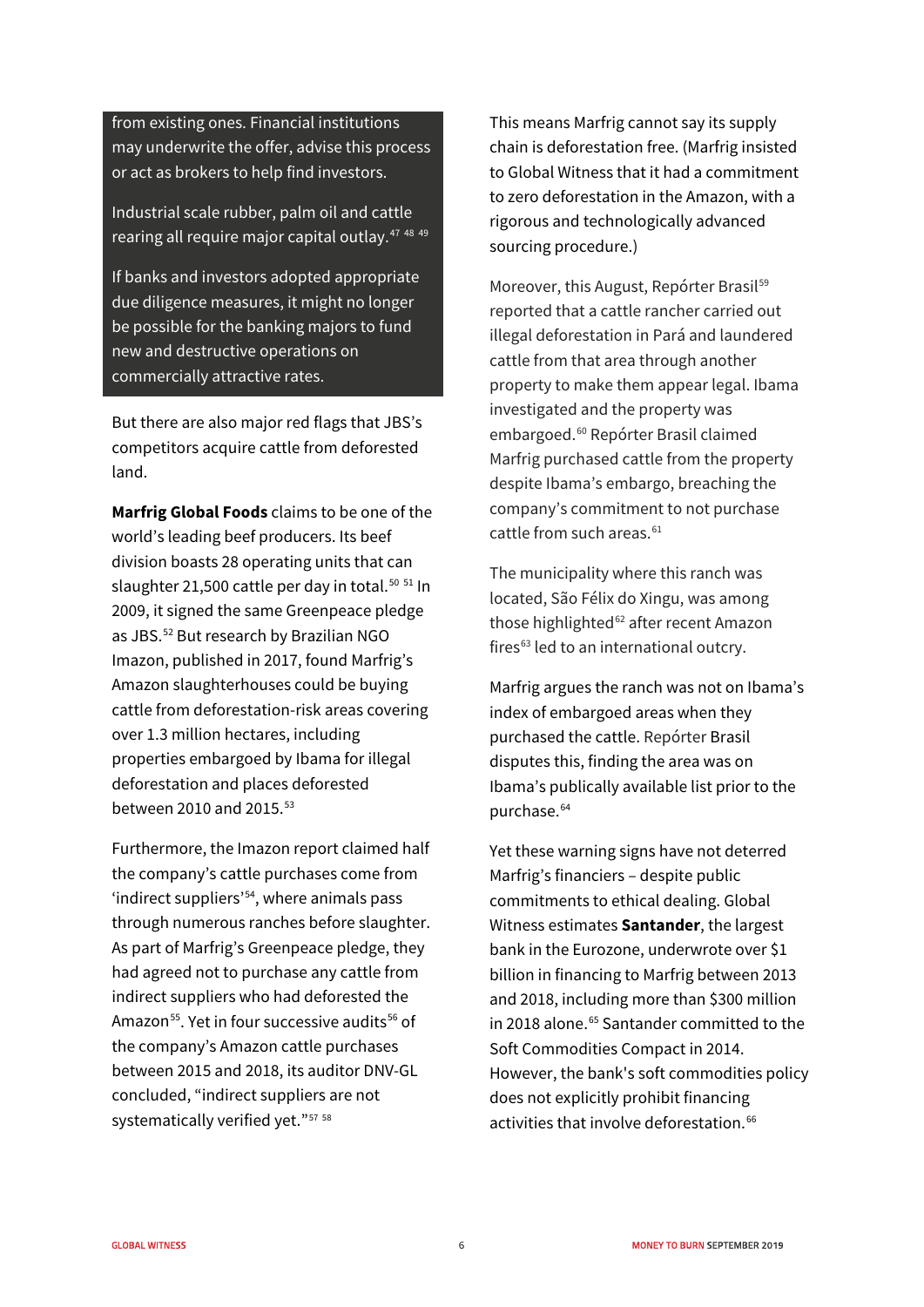A Santander spokeswoman said: "As a responsible bank, we share your concern regarding social and environmental impacts linked to our financing activities.

"In Brazil, we conduct annual reviews of more than 2,000 clients, including large soy producers, soy traders and meatpackers, especially about their supply chain.

"At the time of our analyses, Marfrig was in compliance with these agreements [with Greenpeace and another with the Brazilian government], which involved third-party audits of ranchers."

The bank did not address the fact that Marfrig is not in compliance with the Greenpeace pledge in relation to systematically verifying its indirect suppliers, as flagged by successive audits from DNV- $GL.<sup>67</sup>$  $GL.<sup>67</sup>$  $GL.<sup>67</sup>$ 

Although Santander's financing took place before the recent Repórter Brasil allegations against Marfrig, these are of obvious relevance to future decisions about whether to do business with the company.

Marfrig also enjoys major US investment. Its second-largest shareholder is the San Diegobased Brandes Investment Partners, which held \$94.8 million in stock at the time of this research.<sup>[68](#page-21-0)</sup> Shockingly, Brandes's "Responsible Investment Statement" explicitly states it does *not* automatically avoid investment in any industry or company based on its ESG (environmental, social and governance) practices.[69](#page-21-1) The financier did not respond to our request for comment.

A third major beef company based in Brazil, **Minerva Foods,** prides itself on being a South American leader in the "production and sale of fresh beef and its byproducts".<sup>[70](#page-21-2)</sup> From beef to leather to tallow biodiesel,

Minerva offers it all. But the NGO Imazon found that, like Marfrig, Minerva's Amazon slaughterhouses could be buying cattle from almost one million hectares of land at risk of deforestation, areas embargoed by Ibama and areas deforested between 2010 and 2015.<sup>[71](#page-21-3)</sup> Despite also signing the Greenpeace pledge, Minerva too buys cattle from indirect suppliers, which the company claims is challenging to monitor. Thus it too cannot say it complies with the Greenpeace zero-deforestation pledge.<sup>[72](#page-21-4)</sup>

Yet **Bank of America** seems unconcerned. Global Witness estimates based on Profundo's research that, as Minerva's largest US creditor, the bank underwrote nearly half a billion dollars in credit in the period surveyed.[73](#page-21-5) (It also provided over \$50 million in loans to Marfrig.) That is despite the bank's current Forest Practices Policy forbidding it from financing deforestation activities in primary tropical moist forests, intact forests, or high-conservation value forests, but only at the level of specific on-the-ground projects.<sup>[74](#page-21-6)</sup> Bank of America did not respond to several Global Witness requests for a comment.

Yet this is not Minerva's only big name financial backer. In 2013, even the **World Bank** – which aims to combat poverty worldwide and touts its investments in "sustainable solutions" $75 75 -$  gave a ten-year loan to the company via the International Finance Corporation worth 137 million reais (approximately \$61 million at 2013 exchange rates).<sup>[76](#page-21-8)</sup> Several years later, the bank embraced a new Forests Action Plan. One of its aims is to not have "interventions in other sectors come at the cost of forest capital".<sup>[77](#page-21-9)</sup>

A spokesman for the World Bank said Minerva had to adhere to its "Performance Standards", which included staying in "close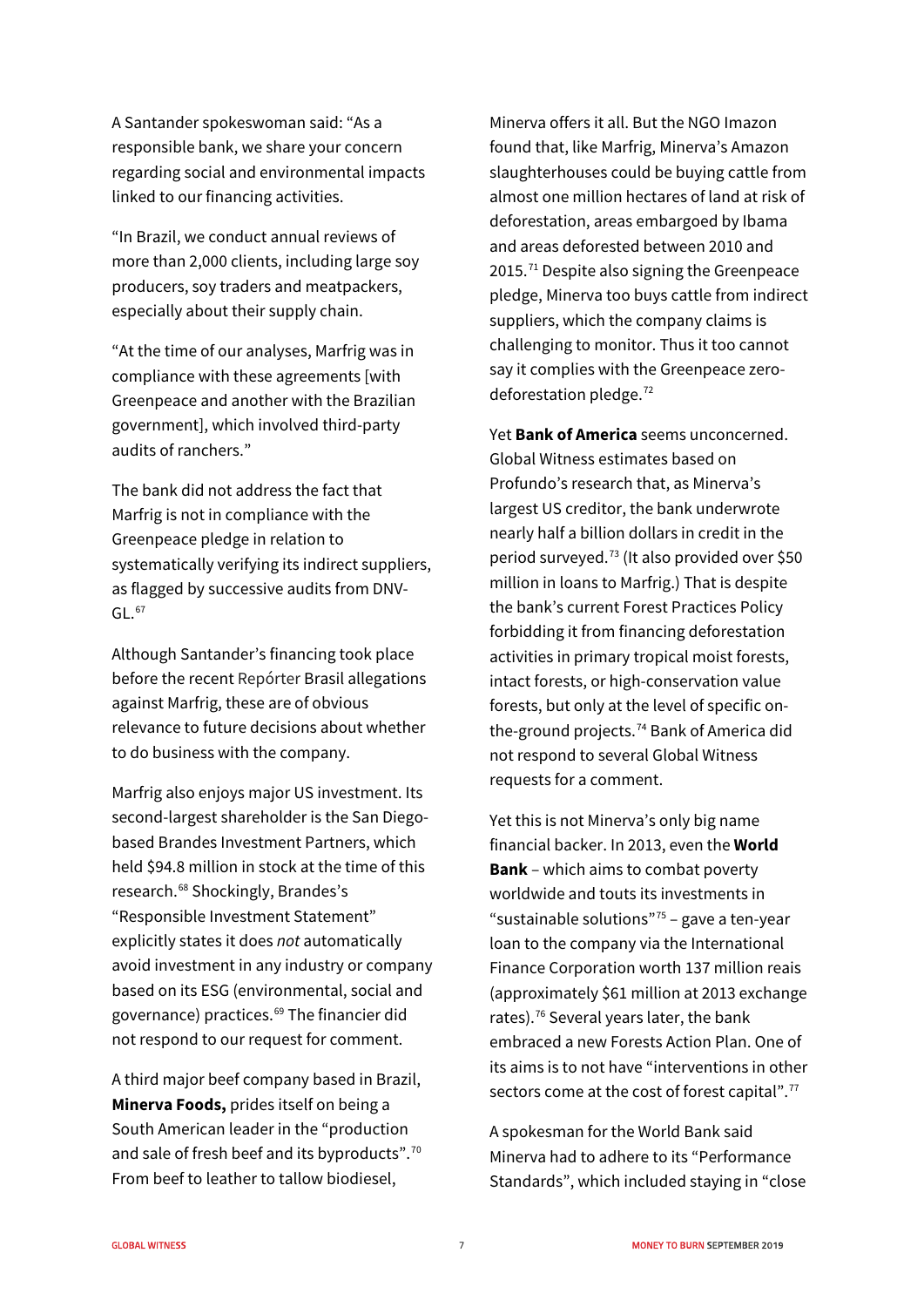contact" with one supervisory visit a year. The spokesman said all Minerva's direct purchases were from zero deforestation areas, but admitted monitoring indirect suppliers was "extremely challenging," stating that "further progress" against deforestation depends on government legislation and law enforcement in Brazil.

"As of today, none of the players… are able to trace indirect suppliers," the spokesman admitted. "This does mean Minerva (and other signatories) does not yet meet Greenpeace's requirement."[78](#page-21-10)

"We share your concerns on this important issue," the spokesman concluded, arguing Minerva was a "high performer" compared to other Brazilian beef companies.[79](#page-21-11)

For its part, Minerva told Global Witness: "We proudly reinforce our commitment to manage and mitigate… deforestation," insisting Imazon's report did not mean its slaughterhouses did in actuality purchase cows from deforested areas.

None of this is good enough for Greenpeace Brasil, which signed the three companies up to its pledges back in 2009.

Amazon Campaigner Adriana Charoux told Global Witness: "Despite the three biggest beef traders in Brazil having made commitments to control their indirect suppliers, until now they have done nothing toward that aim.

"This exposes them to suppliers that still deforest and destroy the Amazon for production."[80](#page-21-12)

#### **CONGO BASIN**

Smallholder agriculture is the major driver of deforestation across central Africa's Congo

Basin, but the threat of large-scale industrial agriculture is expected to grow.<sup>[81](#page-21-13)</sup> A rash of concessions since 2003 have already seen an estimated 1.3 million hectares of land allocated to industrial agriculture, including oil palm and rubber.<sup>[82](#page-21-14)</sup>

In 2016, as part of a merger with the Chinese conglomerate Sinochem to create the world's largest rubber supply chain manager, Singapore's **Halcyon Agri Corp** took control of rubber plantations in Cameroon spanning tens of thousands of hectares.<sup>[83](#page-21-15) [84](#page-21-16) [85](#page-21-17)</sup> These plantations adjoin the Dja Faunal Reserve, a UNESCO World Heritage site home to lowland gorillas and chimpanzees.<sup>[86](#page-21-18)</sup> Breaking up blocks of forest is one of the foremost causes of tropical biodiversity  $\ln$ ss.  $87$ 

According to Greenpeace analysis, the plantations' local operator Sudcam cleared over 11,600 hectares of forest between 2011 and December 2018. Based on an expert carbon stocks analysis undertaken for Global Witness by the University of Edinburgh's School of GeoSciences, this emitted the equivalent of over 11 million tonnes of  $CO<sub>2</sub>$ , [88](#page-21-20) more than the UK's entire industrial process emissions in 2017.<sup>[89](#page-21-21)</sup> Some 2,300 hectares of this forest, an area greater than Geneva, was cleared between April 2017 and April 2018, after Halcyon acquired a controlling stake in Sudcam.<sup>[90](#page-21-22)</sup> The project has also been criticized for its profound impact on communities in the area - including indigenous Baka Forest People groups who depend on the forests. Many have reportedly been forced from their homes and denied access to their customary lands.<sup>[91](#page-21-23) [92](#page-21-24) [93](#page-21-25)</sup>

In 2015, major banks including **ABN Amro**, the third-largest bank in the Netherlands, and Singapore's **DBS Bank** facilitated a three-year, \$388 million revolving credit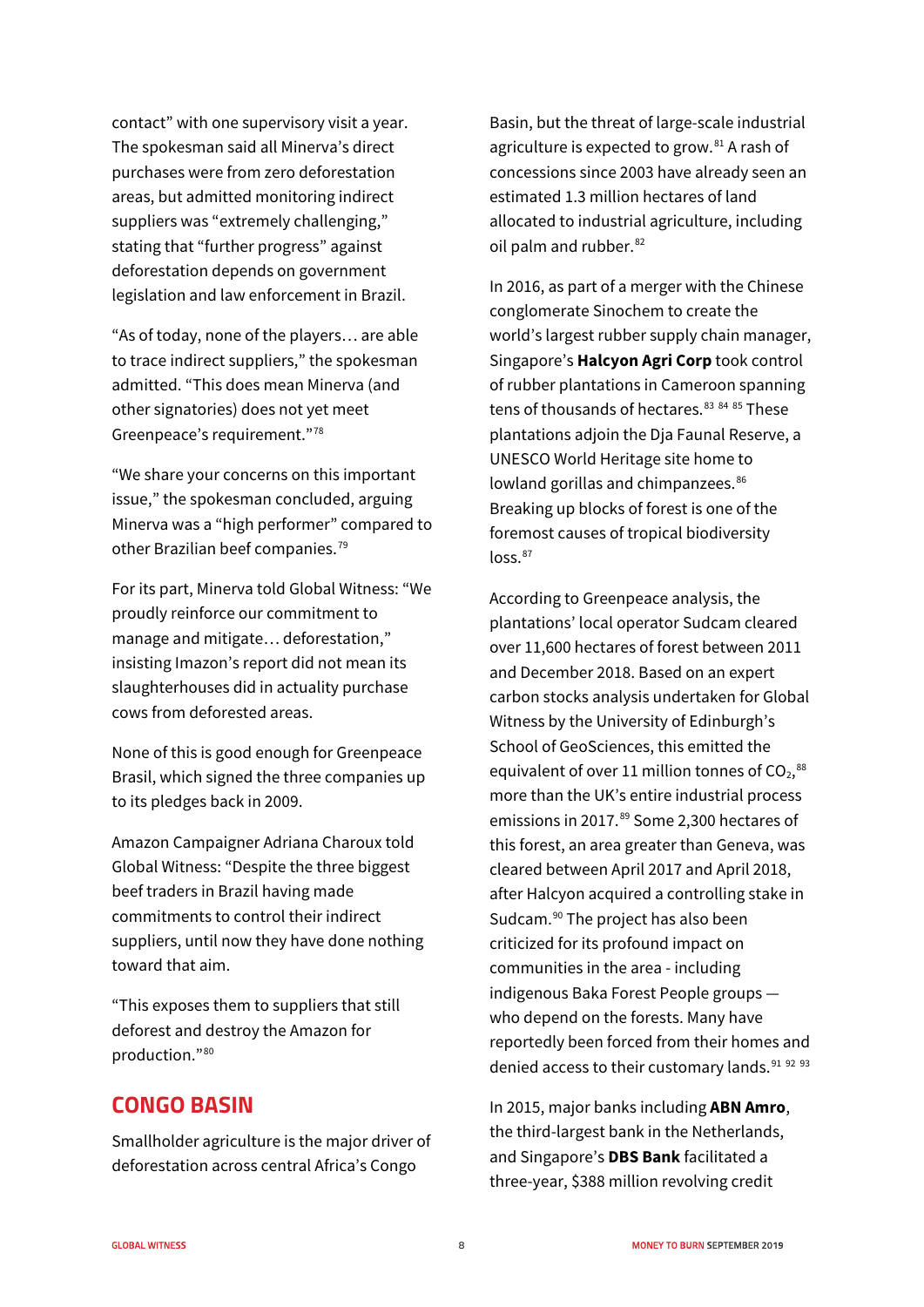package for Halcyon.<sup>[94](#page-21-26)</sup> This is a form of loan that a company can repeatedly draw down, similar to an overdraft. Although this financing was approved before Halcyon took control of the plantations in Cameroon, these financiers failed to withdraw support when Halcyon became involved in deforestation. In its 2019 sustainability policy, DBS states it requires new borrowers in the palm oil sector to "demonstrate alignment" with NDPE (no deforestation, no peat, no exploitation) policies. It also prohibits the conversion of HCV and HCS [high conservation value and high carbon stock] forests into palm oil plantations.<sup>[95](#page-21-27)</sup>

ABN Amro said: "We would like to state that ABN Amro Bank has not financed any rubber producers since 2017."

Pushed on whether it did any due diligence on Halcyon, a spokesman added: "As a matter of privacy policy, ABN Amro does not comment on individual client relationships. In general however, our policy as regards high-risk sectors, countries or clients, is to always perform an ESG assessment."

DBS did not respond to repeated enquiries from Global Witness.

Zürich-based giant wealth manager Credit Suisse also helped to facilitate the credit facility, and separately arranged a bond issuance for Halcyon Agri in 2017.<sup>[96](#page-21-28)</sup> A spokesman for the bank told Global Witness the revolving credit facility and bond issuance to Halcyon pre-dated the publication of Greenpeace's report and proceeds funded Halcyon's rubber activities in south-east Asia, not Cameroon.

The spokesman also stated that based on due diligence before the bond issuance, "which included discussions on

environmental and social matters … we perceived issues with Halcyon Agri operations in Cameroon were being adequately addressed at the time."

In July 2018, Greenpeace labelled Halcyon's Cameroon operations "the most devastating new forest clearance for industrial agriculture in the Congo basin." <sup>[97](#page-21-29)</sup> At the end of that year, the company announced an end to deforestation inside the Sudcam concessions.[98](#page-21-30) These changes came too late for one of Halcyon's major investors, the giant **Government Pension Fund of Norway**. In 2019, it announced it would divest from Halcyon based on an "unacceptable risk that the company is responsible for serious environmental damage." <sup>[99](#page-21-1) [100](#page-21-31)</sup> But as of the time of this research, the **China Development Bank** was Halcyon's largest investor by far, holding over \$73 million in shares.<sup>[101](#page-21-32)</sup> The bank does not publish a policy related to deforestation, and its 2018 sustainability report does not address it.<sup>[102](#page-21-33)</sup> That is despite China's President Xi Jinping issuing a joint statement with President Emmanuel Macron of France in March 2019 calling for "reorienting public and private investment toward fighting climate change and protecting biodiversity".[103](#page-21-34) The China Development Bank did not reply to inquiries either.

But Halcyon Agri told Global Witness: "Since Halcyon took over management of Sudcam in late 2016, it has been a priority to address the legacy issues we inherited in Cameroon. There is no 'overnight' solution to fixing the issues."

The company insisted it had ceased all felling and clearing in Cameroon and established a community forest.<sup>[104](#page-21-35)</sup>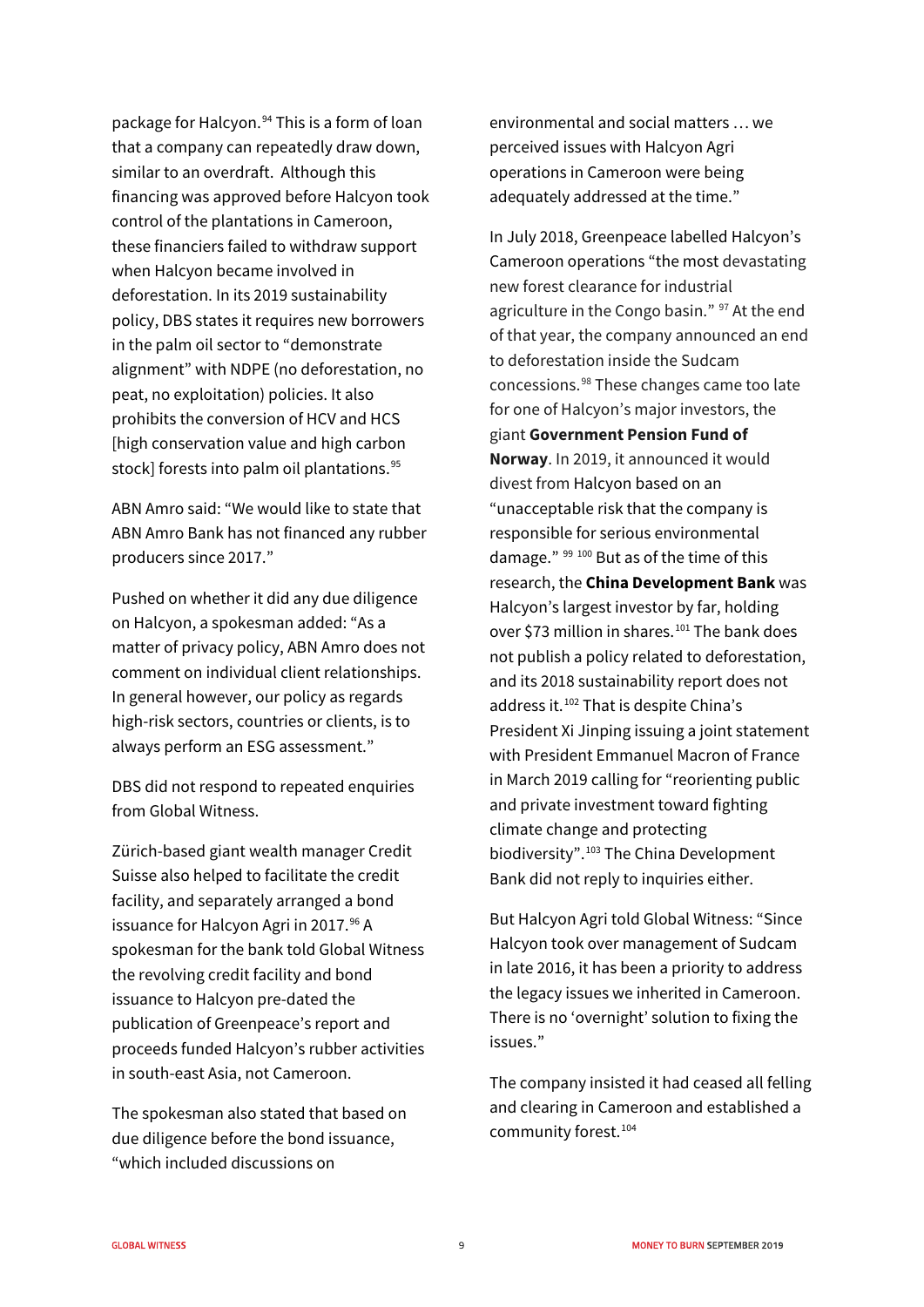Majority-owned by the government of Singapore, the Olam Group is an agribusiness that attracted massive funding from famous banks during a period when it was accused of widespread clear-cutting in the world's second largest rainforest. In a December 2016 report, the NGO Mighty Earth calculated that Olam had cleared approximately 20,000 hectares of forest inside its Gabonese oil palm plantations since March 2012.<sup>[105](#page-21-36)</sup> Olam is still operating on this land.[106](#page-21-37) During that time, the company secured a \$2.2 billion revolving loan facility. This arrangement was provided by multiple household names in the banking world, including **HSBC** and **Standard Chartered Bank**. [107](#page-21-38) They were among the Senior Mandated Lead Arrangers of that loan. Global Witness estimates HSBC provided \$1.1 billion in loans and \$583 million in underwriting services to the company between 2013-2019. Standard Chartered, meanwhile, provided an estimated \$187 million in underwriting services and \$1.16 billion in loans.

In 2017, Olam agreed with Mighty Earth to change its practices and suspend deforestation in Gabon for palm oil and rubber plantations, $108$  although both parties said there remained "important issues to resolve."[109](#page-21-40)

An Olam spokesman told Global Witness the company is committed to no further expansion until all their plantations achieve full certification with the Round Table on Sustainable Palm Oil in 2021. He said Mighty Earth's report contained factual errors, and that Olam's palm oil plantations in Gabon were developed on "savannahs, regenerated farmland and degraded logging areas".<sup>[110](#page-21-41)</sup>

A Standard Chartered spokesman confirmed it had provided financial services to Olam,

but said he was unable to share any environmental assessments. All clients were subject to an environmental analysis, he said. $111$  The spokesman pointed out that Mighty Earth and Olam released a joint statement in January 2018 stating "significant progress has been made" by Olam.[112](#page-21-43) [113](#page-21-44) The Norwegian pension fund dropped Olam from its holdings in 2018 following "assessments of governance and sustainability risks."<sup>[114](#page-21-45)</sup>

HSBC, however, said it was "unable to comment on specific companies, even where there may be information in the public domain".

"This confidentiality extends to our own due diligence," said a spokesman.

Global Witness also questioned the bank on its Agricultural Commodities Policy, and whether it had disclosed the names of any palm oil clients since adopting this in 2017, as per the framework. The policy reads: "New customers are required to consent, before financial services are provided, to HSBC being able to disclose publicly whether the customer is or was a customer of the bank."

The spokesman said: "HSBC's requirement to be able to disclose publicly whether we bank a specific new (palm) oil customer does not extend to an annual, or other periodic declaration of all new palm oil customers."

Pressed further on whether the bank had published the name of a single new customer, he made no comment.

However, the spokesman said HSBC was one of the first banks to introduce a forests policy, in 2004, and had "long recognized that development in forest areas can have a major impact on the environment." The bank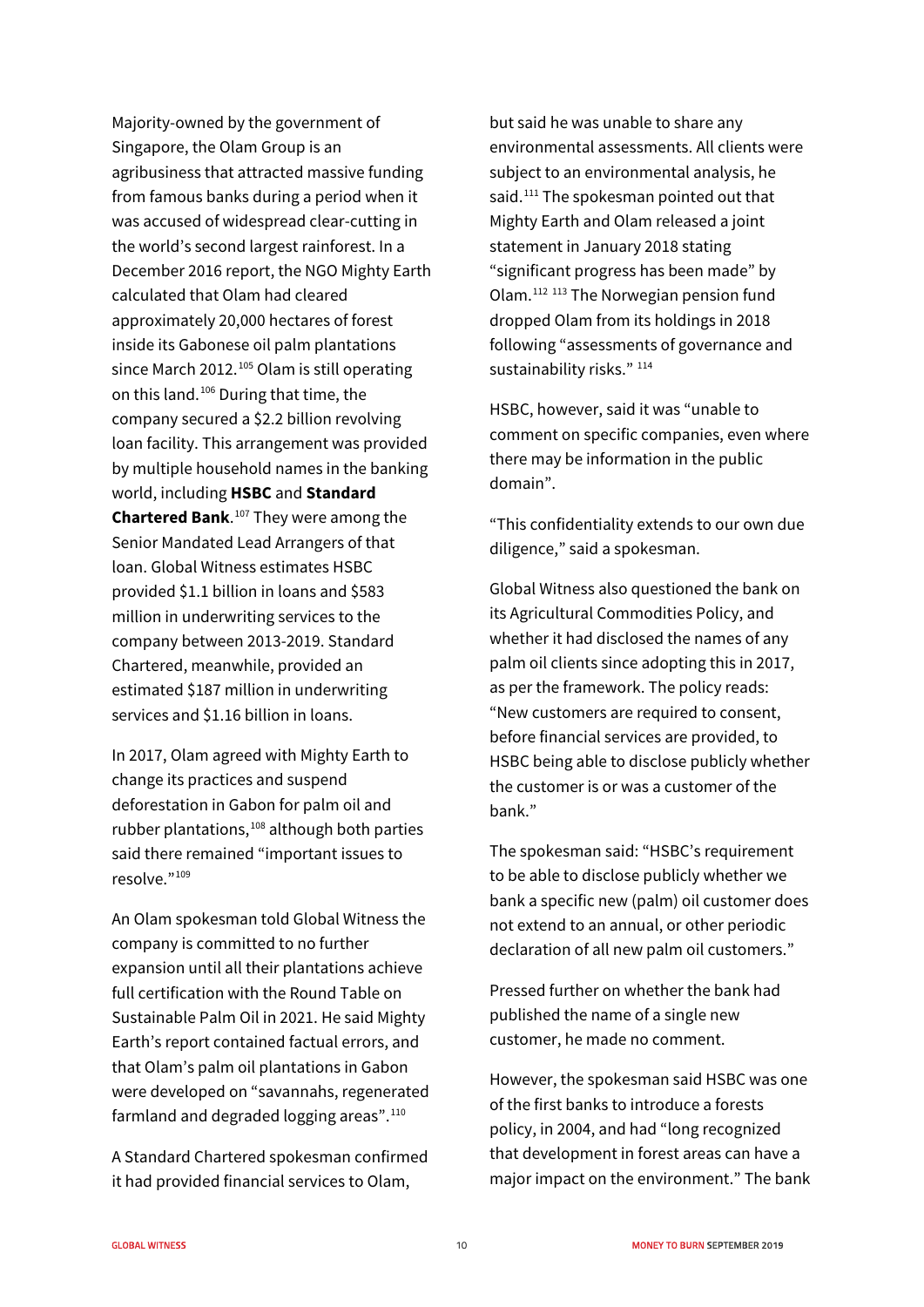says it requires all palm oil clients to be certified sustainable.<sup>[115](#page-21-46)</sup>

There is an apparent contradiction between HSBC saying it requires all palm oil clients to be certified sustainable and its client Olam aiming to achieve RSPO certification by 2021.

A spokesman for the Singaporean Ministry of Finance said its holding company's mandate was to deliver "sustainable value over the long term" and added: "Investment decisions are the responsibility of its board and management, and independent of the Government."[116](#page-21-47)

# **LEADING INVESTMENT BANKS IN THE MIX**

Our analysis reveals that five of the world's leading investment banks have held or facilitated key investments in forest-risk companies.[117](#page-21-48) JPMorgan Chase, Goldman Sachs, Bank of America, Morgan Stanley and Barclays were all financing companies linked to extensive deforestation.<sup>[118](#page-21-49)</sup>

Investment banks play an important role in the financial system, helping companies issue shares or bonds, which they also underwrite. This underwriting provides companies and investors with a crucial guarantee that finance raised will meet a specified target, with the investment banks taking up any excess. Investment banks also provide a wide range of services including managing assets for large investment funds, high net worth individuals and pension funds.

**Goldman Sachs** has held over \$4.5 million worth of shares in controversial Brazilian beef producer JBS, as well as a small number of shares in the beef producer Marfrig, between 2018- 2019.

JBS has repeatedly bought cattle from deforested land<sup>[119](#page-21-50)</sup>. The bank did not reply to repeated emails from Global Witness.

- $\bullet$  JPMorgan Chase was the underwriter for a \$150 million bond issuance by agribusiness giant Olam in September 2016, just three months before Olam was accused of destroying approximately 20,000 hectares of rainforest in Gabon.<sup>[120](#page-21-51)</sup> The bank was seemingly undeterred by these revelations, underwriting another \$50 million bond issuance the following year. A spokesman told Global Witness the bank "can't comment on specific client relationships" but said it was "using our resources and expertise to support the transition to a lower carbon future".
- **Bank of America** underwrote bond issuances worth an estimated \$498 million for the Brazilian beef trader Minerva since 2014, as well as providing over \$50 million in loans to Marfrig. It did not respond to repeated queries from Global Witness.
- **Morgan Stanley** underwrote a series of bond issuances worth an estimated \$947 million for Brazilian beef trader Marfrig between 2014 and 2017 $^{121}$ . A spokeswoman conceded it had financed Marfrig, but noted the bank had not done so in 2018 or 2019. She insisted deforestation risks are analyzed carefully.
- **Barclays**, which has a major investment banking division, was a Mandated Lead Arranger of a \$2.2 billion revolving loan facility that Olam secured in 2014. In a report released in December 2016, the NGO Mighty Earth calculated Olam had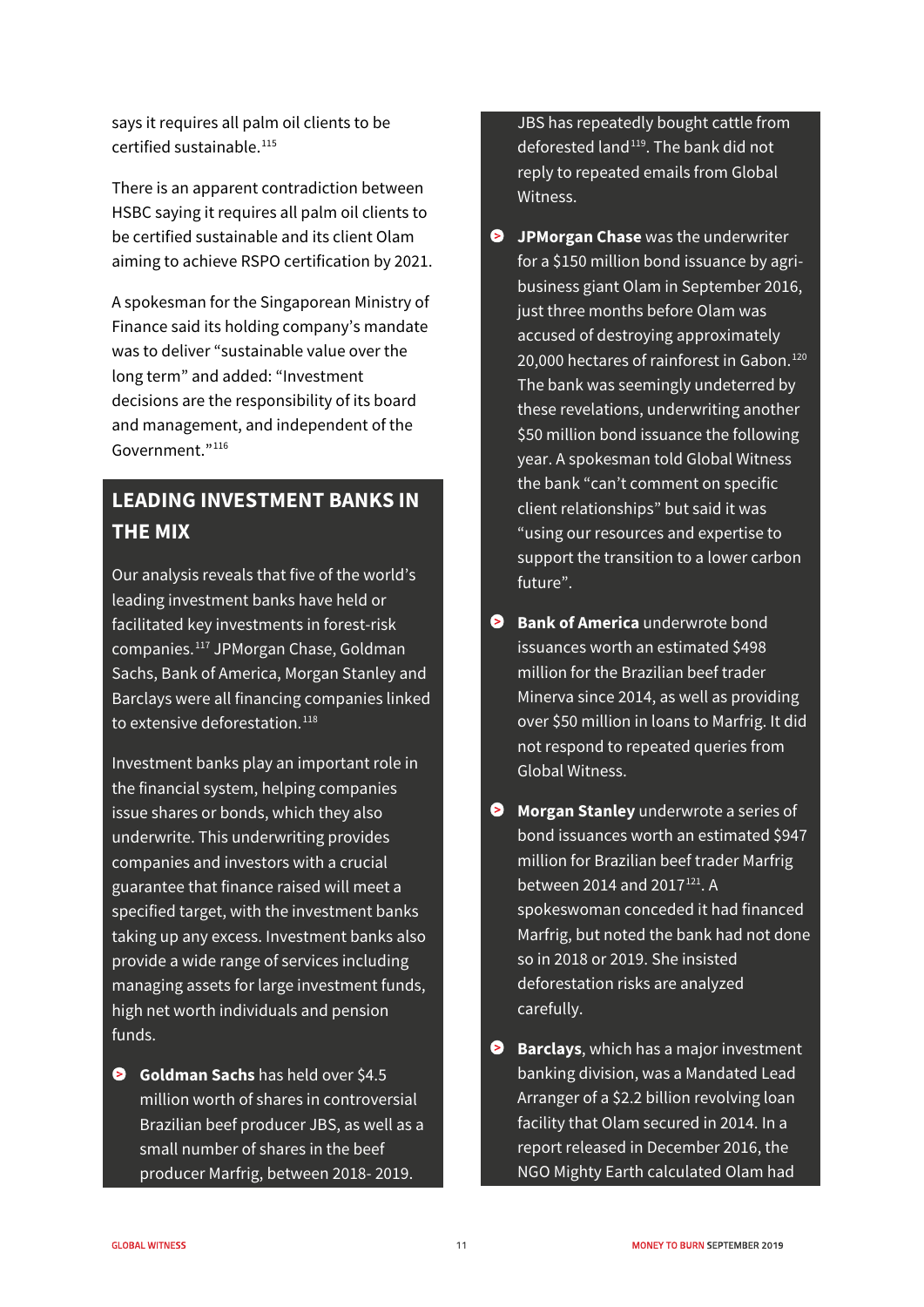deforested approximately 20,000 hectares of forest inside its Gabonese oil palm plantations since March 2012. A spokesman told Global Witness the bank was unable to share outcomes of its due diligence process "for confidentiality reasons". He said the bank applied "stringent environmental and social impact assessment policies".<sup>[122](#page-21-52)</sup>

All these banks have some kind of policy statement acknowledging and mitigating the risk that their financing can fuel deforestation. These focus predominantly on the risk of deforestation posed by the timber industry and in some cases palm oil.<sup>[123](#page-21-53) [124](#page-21-10)</sup> <sup>[125](#page-21-54)</sup> [126](#page-21-55) [127](#page-21-56)

#### **NEW GUINEA**

The world's third-largest rainforest extends across the island of New Guinea, from Indonesian-controlled West Papua into Papua New Guinea.<sup>[128](#page-21-57)</sup> This forest directly supports the livelihoods of rural Papua New Guineans.[129](#page-21-58) Although almost all land in Papua New Guinea is legally controlled by indigenous groups, agricultural projects including palm oil have co-opted millions of hectares of land and forests, with grave results for community lives and livelihoods.<sup>[130](#page-21-59) [131](#page-21-60)</sup>

The Papua New Guinean government plans to have 1.5 million hectares of plantations by 2030.[132](#page-21-31) A 2016 study commissioned by the World Bank's Forest Carbon Partnership Facility identified the expansion of oil palm as the most significant threat to Papua New Guinea's forest cover.<sup>[133](#page-21-61)</sup>

The **Rimbunan Hijau Group** (RHG, 'Forever Green' in Malay) is a Malaysian conglomerate with palm oil operations on tens of thousands of hectares in Papua New

Guinea.[134](#page-21-33) Global Witness has previously documented the controversy surrounding these operations, which includes credible allegations of fraud and forgery perpetrated at the expense of indigenous landowners.<sup>[135](#page-21-5)</sup> Rimbunan Hijau has consistently denied this, claiming local communities support the project and the company has not broken any laws.<sup>[136](#page-21-35)</sup> Since 2008, RHG has deforested more than 20,000 hectares at its plantations in the province of East New Britain, with the intention of planting an eventual 31,000 hectares of oil palm.<sup>[137](#page-21-62) [138](#page-21-8)</sup> The group's financiers include the office of **Sarawak's State Financial Secretary** of Malaysia, which held shares in the group worth over \$6 million as of March 2018, and the Malaysian **Affin Bank**, which provided over \$33 million in loans in the timeframe studied.<sup>[139](#page-21-9)</sup> Neither financing institution has any public deforestation policy or responded when contacted repeatedly by Global Witness.

# **THE GLOBAL BAD BOY OF DEFORESTATION**

Global Witness's own research focused on the world's three largest rainforests. But other NGOs have looked at the financial sector's activity in Indonesia, a crown jewel of the world's tropical forests. Combined, its islands have even more rainforest than New Guinea. According to the Convention of Biological Diversity, these biomes hold 10% of all documented mammals, birds, reptiles and fish species<sup>[140](#page-21-63)</sup>. Its forests are in the top three countries for the carbon its forests stock, the World Resources Institute (WRI) found.[141](#page-21-11) But for decades, Indonesia has been a deforestation hotspot. Of the top ten countries estimated by the WRI to have the most extensive canopy cover in 2000,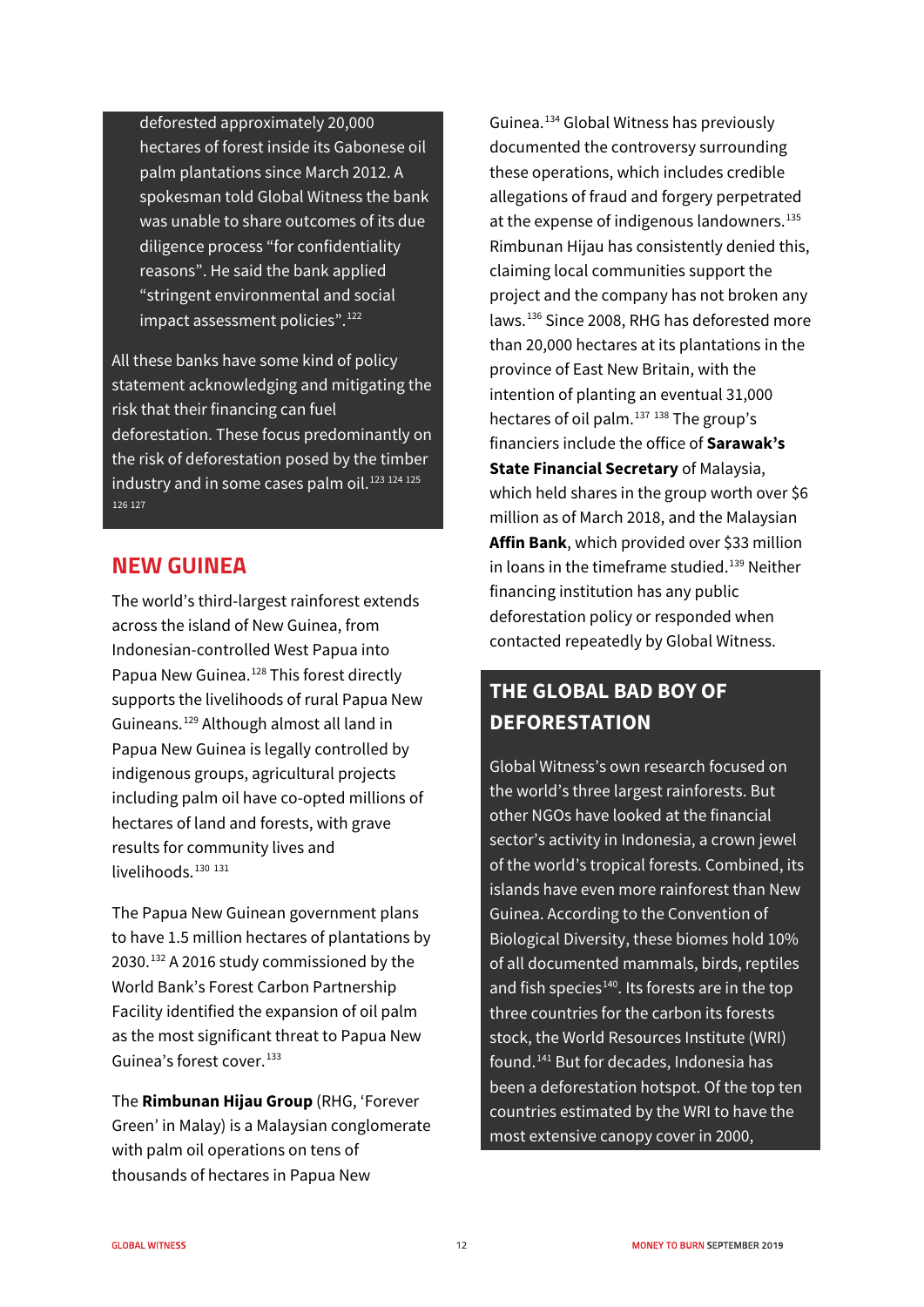Indonesia lost the highest percentage of its trees up to last year,  $16\%$  of the total.<sup>142</sup>

The main causes are palm oil plantations and logging, driving almost half of deforestation between 2001 and 2016.<sup>143</sup> This led Indonesia to become the world's biggest producer of palm oil $144$  - and almost all the financing traced by Rainforest Action Network (RAN) comes from Western and Asian banks.<sup>[145](#page-21-67)</sup> The NGO's analysis found that over the last eight years, the global financial sector pumped \$20.9 billion into companies producing palm oil, pulp and paper, rubber and timber in Indonesia.<sup>[146](#page-21-68)</sup>

HSBC [bankrolled companies destroying](https://eia-international.org/report/banking-on-extinction/)  [forests](https://eia-international.org/report/banking-on-extinction/) for palm oil there, the Environmental Investigation Agency reported $147$ . (The bank claimed in response it only financed companies that sourced certified sustainable palm oil<sup>[148](#page-21-10)</sup>.) And other household names such as Citigroup, Standard Chartered and the Dutch Rabobank were exposed by RAN [financing a company linked to human rights](https://www.google.com/url?sa=t&rct=j&q=&esrc=s&source=web&cd=2&cad=rja&uact=8&ved=2ahUKEwi69uz7r7zkAhWUXsAKHSQxBKQQFjABegQIBBAC&url=https%3A%2F%2Fwww.ran.org%2Fpublications%2Fthe_human_cost_of_conflict_palm_oil_revisited%2F&usg=AOvVaw2EurvGu3xBolbrVZibcYqd)  [violations](https://www.google.com/url?sa=t&rct=j&q=&esrc=s&source=web&cd=2&cad=rja&uact=8&ved=2ahUKEwi69uz7r7zkAhWUXsAKHSQxBKQQFjABegQIBBAC&url=https%3A%2F%2Fwww.ran.org%2Fpublications%2Fthe_human_cost_of_conflict_palm_oil_revisited%2F&usg=AOvVaw2EurvGu3xBolbrVZibcYqd) in the palm oil sector. [149](#page-21-24) All three subsequently cancelled loans to the company involved. [150](#page-21-70)

For decades now, the financial sector has greased the wheels of the industries turning Indonesia into the global bad boy of deforestation.

According to the UN Intergovernmental Panel on Climate Change, humanity now has eleven years left to avoid the worst effects of climate change.[151](#page-21-71) To stand a chance, we need to keep our forests standing.<sup>[152](#page-21-72)</sup> Tropical deforestation alone is currently responsible for about 8% of the world's annual greenhouse gas emissions. That is more than the emissions of the entire European Union, and only just behind the United States.<sup>[153](#page-21-73)</sup>

Yet forests do not need to be destroyed for agribusinesses to plant crops and raise cattle. There is no need to choose between protecting forests and producing food. Farming intensification practices have been shown to increase agricultural production in the tropics while avoiding deforestation.<sup>[154](#page-21-74)</sup> Expanding farming onto degraded land, and reducing the third of all food produced that is lost or wasted, are additional ways to put more food on people's tables while safeguarding forests.<sup>[155](#page-21-62) [156](#page-21-8)</sup>

The investing strategies exposed in this report are cynical and short-sighted. Investments driving climate change present material risks to shareholders. For instance, when the agribusiness United Cacao was delisted by the London Stock Exchange over claims of illegal deforestation, its investors lost \$42 million in one quarter.<sup>[157](#page-21-69)</sup> As governments begin regulating against products grown on deforested land, and markets increasingly value commodities produced without deforestation, financiers run the risk of ending up with stranded assets.[158](#page-21-75)

Meanwhile, the development of niche green finance products and PR lauding green credentials are fig leaves that fail to address the fundamental problems associated with finance's bankrolling of environmental destruction.

Instead, those in the financial sector must take responsibility for the impact of their financing and investments on forests, people and the climate. They have a responsibility to the planet and its people, their investors, and future generations, to ensure that they are not fuelling deforestation or human rights abuses. Financial sector companies must ensure more rigorous due diligence, strengthen their deforestation policies and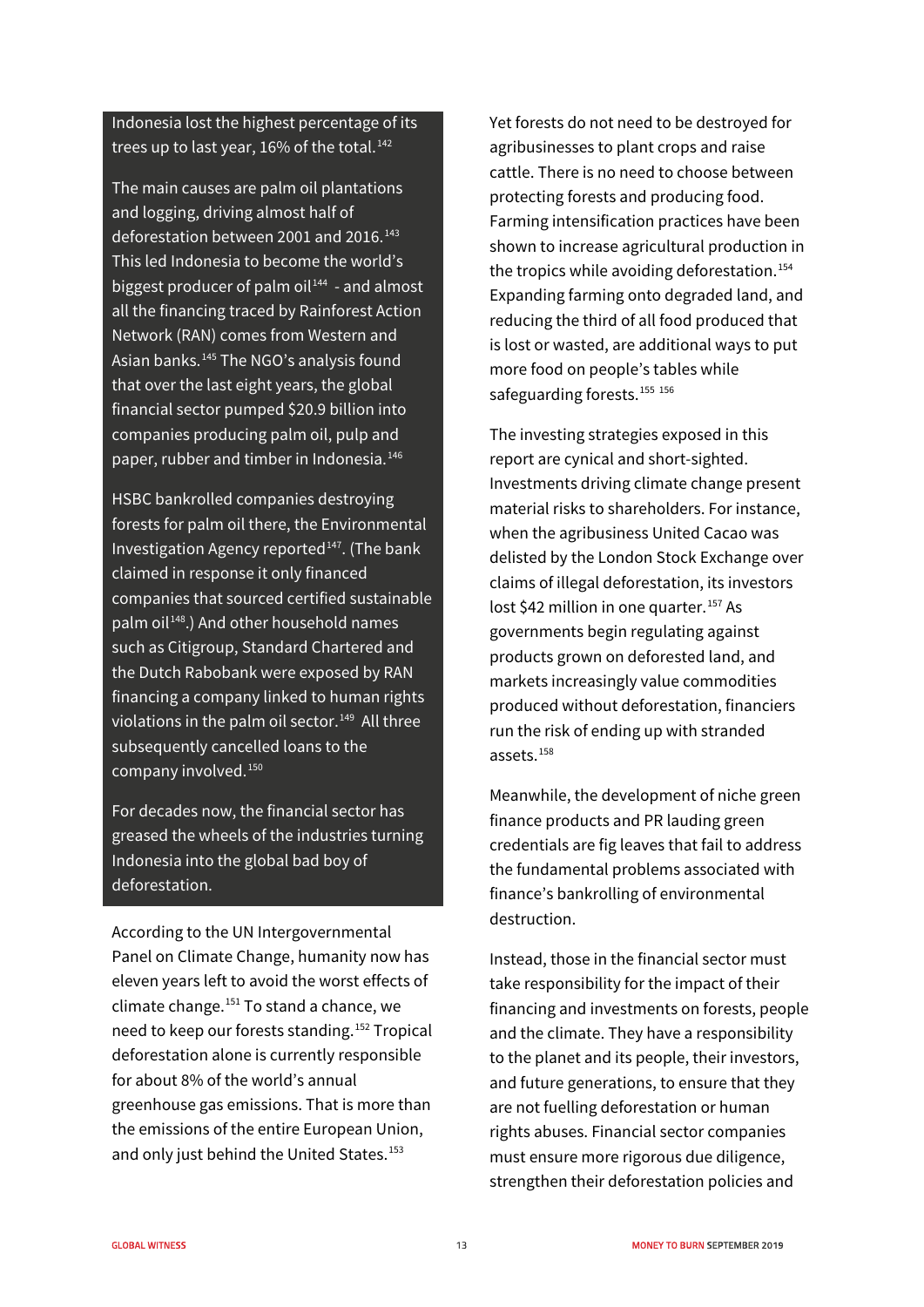commitments, and take meaningful measures to ensure that they implement them effectively.

But self-regulation alone is not enough. Policy makers must address the systemic failure of the financial system, and the companies it finances or invests in, to tackle deforestation and human rights abuses by introducing regulatory measures, including mandatory due diligence, and properly enforcing them.

Without urgent action and powerful new laws, the global financial system will only pour fuel on the deforestation wildfires.

#### **RECOMMENDATIONS**

Key governmental and private sector commitments on deforestation set targets to achieve by 2020, making it a critical year for forests. All actors must seize the opportunity to renew and strengthen their efforts to tackle deforestation by committing to timebound action plans, which are independently verifiable and publicly reported to ensure accountability for their delivery.

#### **For government:**

Governments need to regulate the financial sector to stop the financing of, and investment in, deforestation. Regulation should include, among other possible measures, mandatory due diligence requiring investors and the financial sector to identify, prevent and mitigate environmental, social (including human rights) and governance risks and impacts. It should involve standardised disclosure and transparency through regular public reporting on due diligence policies and practices, proportionate penalties to ensure compliance, and

complaint mechanisms for third parties and affected individuals.

**8** Regulatory approaches must also enable forest communities to uphold and defend their rights, and ensure that financial institutions are not profiting from, or handling any proceeds of, forest-related crime and related human rights abuses.

#### **Financiers, investors and others in the financial sector need to:**

- **O** Commit to a Deforestation and Land Grab free policy for their financing and investment. This should include a commitment to zero deforestation and zero exploitation, including respecting the principle of Free, Prior and Informed Consent of local communities for all activities affecting them and their rights.
- **O** Undertake due diligence on investments to identify, prevent and assess environmental, social (human rights) and governance risks and impacts, take action on risks identified, monitor and track responses and remedy harms done. This should be particularly rigorous in sectors associated with deforestation e.g. agricultural commodities sourced from countries with tropical rainforests.
- **B** Ensure monitoring, implementation and enforcement of deforestation policies and report in a way that allows independent verification by interested third parties. This should include writing policy compliance into loan contracts with agribusiness customers. A senior corporate representative, such as a board of director at the financial institution should be responsible for the policy's implementation and financier's compliance with that policy. This could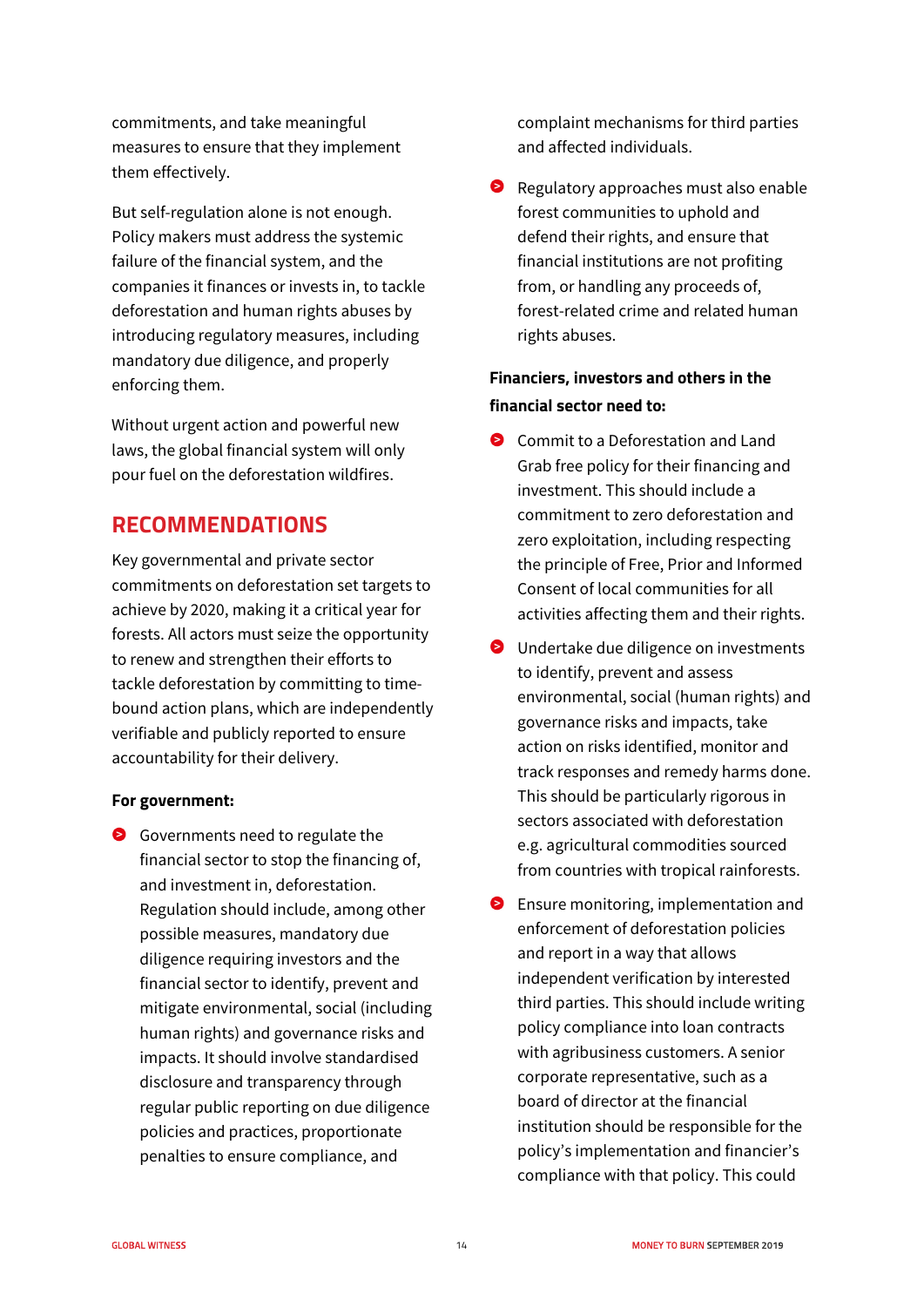include engaging with companies to drive positive change, but ultimately being prepared to withhold financing if companies are unable to show that they meet financiers' policies on deforestation.

- $\bullet$  Disclose their exposure to palm oil, soy, timber, beef and other soft commodities associated with deforestation. At minimum, this should include investors publishing all their holdings, lenders making public the name of corporate agribusiness clients as is already accessible to the financial sector via corporate databases, publishing social and environmental impact assessments and ensuring local communities are provided information on financial sector actors and their policies.
- Advocate for regulation to stop the financing of, and investment in, deforestation, including mandatory due diligence regulation to ensure a level playing field and develop standards for due diligence and disclosure.
- **S** Ensure justice for affected communities through meaningful accountability processes.
- All financiers of or investors in JBS, Marfrig and Minerva should initiate an immediate investigation into how the sourcing of cattle through indirect suppliers passed their internal due diligence processes.

#### **METHODOLOGY**

Global Witness commissioned the sustainability and supply chain analysis company Profundo to research financial flows to the selected agribusiness companies named in this report, as well as their group level holding companies, group financing

vehicles, and their relevant subsidiaries. This research relied primarily on financial databases for the collection of financial data, including Bloomberg and Thomson Reuters Eikon, as well as on company reporting. It also included in-depth analysis of company websites, annual reports, company registers, databases such as EMIS and Orbis, and other industry sources.

The scope of this research for credit activities is January 2013 to March 2019. Bond and shareholdings were analysed at their most recent filing date as of April/May 2019.[159](#page-21-76)

Financial databases do not always include details on the levels of individual financial institutions' contribution to a deal. Individual banks' contributions to syndicated loans and underwriting were recorded to the largest extent possible where these details were included in the financial databases. In many cases, the total value of a loan or issuance is known, as well as the number of banks that participate in this loan or issuance. However, the amount that each individual bank commits to the loan or issuance has to be estimated. This research uses a two-step method to calculate this amount. The first uses the ratio of an individual institution's management fee to the management fees received by all institutions. This is calculated as follows:

#### **Participant's contribution:**

 $\left(\frac{individual\ participant\ attributed\ fee}{sum\ of\ all\ participants\ attributed\ fees} * \ principal\ amount\right)$ 

When the fee is unknown for one or more participants in a deal, the second method is used, called the 'bookratio'. The bookratio (see formula below) is used to determine the commitment distribution of bookrunners and other managers.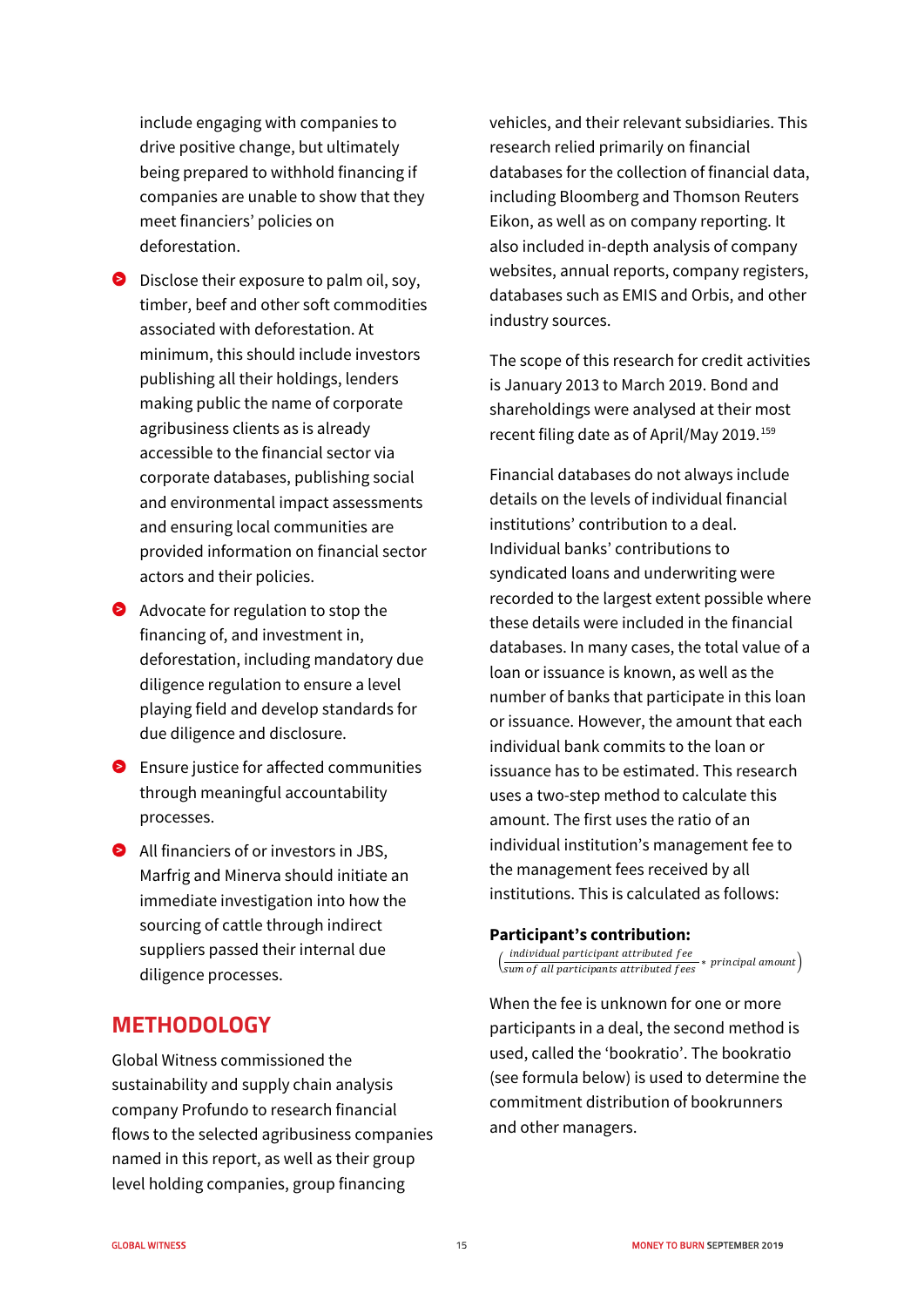#### **Bookratio:**

number of participants - number of bookrunners number of bookrunners

Table 1 shows the commitment assigned to book runner groups with this estimation method. When the number of total participants in relation to the number of bookrunners increases, the share that is attributed to bookrunners decreases. This prevents very large differences in amounts attributed to book runners and other participants.

#### **Table 1. Commitment assigned to book runner groups**

| <b>Bookratio</b> | Loans      | <b>Issuances</b> |
|------------------|------------|------------------|
| >1/3             | 75%        | 75%              |
| >2/3             | 60%        | 75%              |
| >1.5             | 40%        | 75%              |
| > 3.0            | $< 40\%$ * | $< 75\%$ *       |

\* In case of deals with a bookratio of more than 3.0, we use a formula which gradually lowers the commitment assigned to the bookrunners as the bookratio increases. The formula used for this:

| $\sqrt{bookratio}$ |  |
|--------------------|--|
| 1.443375673        |  |

The number in the denominator is used to let the formula start at 40% in case of a bookratio of 3.0. As the bookratio increases the formula will go down from 40%. In case of issuances the number in the denominator is 0.769800358.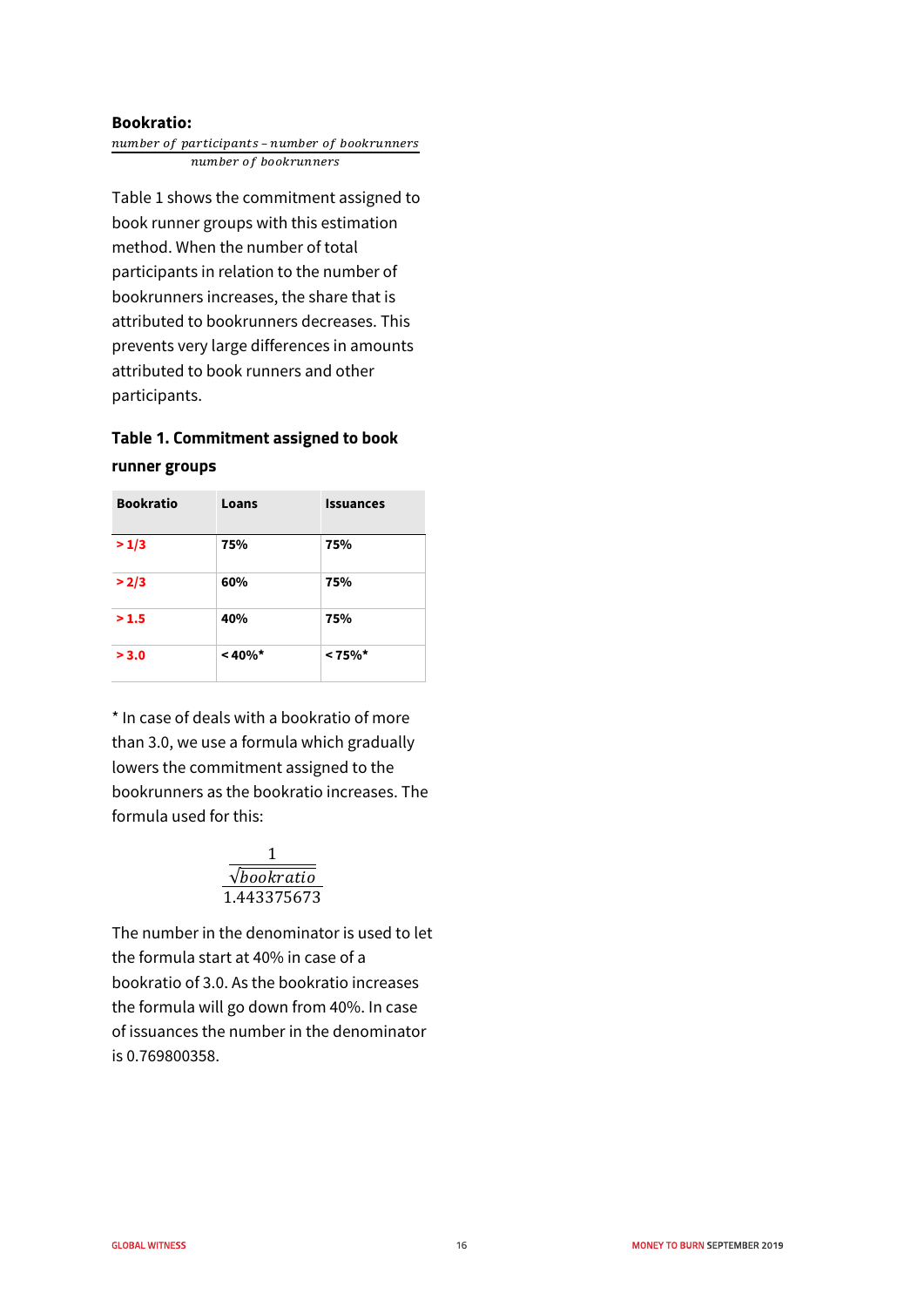#### **END NOTES**

<span id="page-16-0"></span><sup>1</sup> Popkin, G., 2019. "How much can forests fight climate change?" Accessed 2/9/19 at

<https://www.nature.com/articles/d41586-019-00122-z>

<span id="page-16-1"></span><sup>2</sup> Griscom, B. W. *et al, 2017.* Natural climate solutions. *Proc. Natl Acad. Sci. USA* 114, 11645–11650. Accessed 19/9/19 at <https://www.pnas.org/content/114/44/11645>

<span id="page-16-2"></span><sup>3</sup> Curtis, P.G., Slay, C.M., Harris, N.L., Tyukavina, A., and M.C. Hansen, 2018. Classifying drivers of global forest loss. Science 361, 1108–1111.

<span id="page-16-3"></span> $4$  Ibid.

<u>.</u>

<span id="page-16-4"></span><sup>5</sup> [Hamilton AJ,](https://www.ncbi.nlm.nih.gov/pubmed/?term=Hamilton%20AJ%5BAuthor%5D&cauthor=true&cauthor_uid=20455708) [Basset Y,](https://www.ncbi.nlm.nih.gov/pubmed/?term=Basset%20Y%5BAuthor%5D&cauthor=true&cauthor_uid=20455708) [Benke KK,](https://www.ncbi.nlm.nih.gov/pubmed/?term=Benke%20KK%5BAuthor%5D&cauthor=true&cauthor_uid=20455708) [Grimbacher](https://www.ncbi.nlm.nih.gov/pubmed/?term=Grimbacher%20PS%5BAuthor%5D&cauthor=true&cauthor_uid=20455708) PS, [Miller](https://www.ncbi.nlm.nih.gov/pubmed/?term=Miller%20SE%5BAuthor%5D&cauthor=true&cauthor_uid=20455708)  [SE,](https://www.ncbi.nlm.nih.gov/pubmed/?term=Miller%20SE%5BAuthor%5D&cauthor=true&cauthor_uid=20455708) [Novotný V,](https://www.ncbi.nlm.nih.gov/pubmed/?term=Novotn%C3%BD%20V%5BAuthor%5D&cauthor=true&cauthor_uid=20455708) [Samuelson GA,](https://www.ncbi.nlm.nih.gov/pubmed/?term=Samuelson%20GA%5BAuthor%5D&cauthor=true&cauthor_uid=20455708) [Stork NE,](https://www.ncbi.nlm.nih.gov/pubmed/?term=Stork%20NE%5BAuthor%5D&cauthor=true&cauthor_uid=20455708) [Weiblen GD,](https://www.ncbi.nlm.nih.gov/pubmed/?term=Weiblen%20GD%5BAuthor%5D&cauthor=true&cauthor_uid=20455708) and JD Yen, 2010. Quantifying uncertainty in estimation of tropical arthropod species richness[. Am Nat.](https://www.ncbi.nlm.nih.gov/pubmed/20455708?dopt=Abstract&holding=npg) 2010 Jul; 176(1):90-5. Accessed 3/9/19 at

[https://www.ncbi.nlm.nih.gov/pubmed/20455708?dopt=Abstr](https://www.ncbi.nlm.nih.gov/pubmed/20455708?dopt=Abstract&holding=npg) [act&holding=npg](https://www.ncbi.nlm.nih.gov/pubmed/20455708?dopt=Abstract&holding=npg)

<span id="page-16-5"></span><sup>6</sup> Investor Working Group on Sustainable Palm Oil, 2019. "Investor Expectations on Sustainable Palm Oil." Accessed 28/9/19 at

[https://www.unpri.org/Uploads/y/y/p/investorexpectationsst](https://www.unpri.org/Uploads/y/y/p/investorexpectationsstatementonsustainablepalmoil_551518.pdf) [atementonsustainablepalmoil\\_551518.pdf](https://www.unpri.org/Uploads/y/y/p/investorexpectationsstatementonsustainablepalmoil_551518.pdf)

<span id="page-16-6"></span><sup>7</sup> University of Cambridge. "FAQs on the 'Soft Commodities' Compact." Accessed 28/8/19 at [https://www.cisl.cam.ac.uk/business-action/sustainable](https://www.cisl.cam.ac.uk/business-action/sustainable-finance/banking-environment-initiative/programme/sustainable-agri-supply-chains/faqs#section-2)[finance/banking-environment](https://www.cisl.cam.ac.uk/business-action/sustainable-finance/banking-environment-initiative/programme/sustainable-agri-supply-chains/faqs#section-2)[initiative/programme/sustainable-agri-supply](https://www.cisl.cam.ac.uk/business-action/sustainable-finance/banking-environment-initiative/programme/sustainable-agri-supply-chains/faqs#section-2)[chains/faqs#section-2](https://www.cisl.cam.ac.uk/business-action/sustainable-finance/banking-environment-initiative/programme/sustainable-agri-supply-chains/faqs#section-2)

<span id="page-16-7"></span><sup>8</sup> The Consumer Goods Forum. "Our Members." Accessed 28/8/19 a[t https://www.theconsumergoodsforum.com/who](https://www.theconsumergoodsforum.com/who-we-are/our-members/)[we-are/our-members/](https://www.theconsumergoodsforum.com/who-we-are/our-members/)

<span id="page-16-8"></span><sup>9</sup> University of Cambridge. "FAQs on the 'Soft Commodities' Compact." Accessed 28/8/19 at [https://www.cisl.cam.ac.uk/business-action/sustainable](https://www.cisl.cam.ac.uk/business-action/sustainable-finance/banking-environment-initiative/programme/sustainable-agri-supply-chains/faqs#section-2)[finance/banking-environment](https://www.cisl.cam.ac.uk/business-action/sustainable-finance/banking-environment-initiative/programme/sustainable-agri-supply-chains/faqs#section-2)[initiative/programme/sustainable-agri-supply](https://www.cisl.cam.ac.uk/business-action/sustainable-finance/banking-environment-initiative/programme/sustainable-agri-supply-chains/faqs#section-2)[chains/faqs#section-2](https://www.cisl.cam.ac.uk/business-action/sustainable-finance/banking-environment-initiative/programme/sustainable-agri-supply-chains/faqs#section-2)

<span id="page-16-9"></span><sup>10</sup> The Consumer Goods Forum. "Our Members." Accessed 28/8/19 a[t https://www.theconsumergoodsforum.com/who](https://www.theconsumergoodsforum.com/who-we-are/our-members/)[we-are/our-members/](https://www.theconsumergoodsforum.com/who-we-are/our-members/)

<span id="page-16-10"></span><sup>11</sup> Global Canopy, 2019. Forest 500 annual report 2019. Accessed 28/8/19 at [https://forest500.org/sites/default/files/related](https://forest500.org/sites/default/files/related-documents/forest500_annualreport2018_0.pdf)[documents/forest500\\_annualreport2018\\_0.pdf](https://forest500.org/sites/default/files/related-documents/forest500_annualreport2018_0.pdf)

<span id="page-16-11"></span> $12$  'Directly' = the companies doing the deforestation themselves. 'Indirectly' = deforestation may occur as a result of deficiencies in supply chains, which are not audited.

<span id="page-16-12"></span><sup>13</sup> Methodology by Global Witness based on World Resource Initiative data; on file with Global Witness.

<span id="page-16-13"></span><sup>14</sup> Nepstad, D., McGrath, D., Stickler, C., Alencar, A., Azevado, A., Swette, B., Bezerra, T., DiGiano, M., Shimada, J., da Motta, R.S., Armijo, E., Castello, L., Brando, P., Hansen. M.C., McGrath-Horn, M., Carvalho, O., and L. Hess, 2014. Slowing Amazon deforestation through public policy and interventions in beef and soy supply chains. *Science* 344, 1118 (2014); accessed 5/9/19 at

[https://science.sciencemag.org/content/344/6188/1118.abstr](https://science.sciencemag.org/content/344/6188/1118.abstract) [act](https://science.sciencemag.org/content/344/6188/1118.abstract)

<sup>15</sup> Mongabay, 2019. "Bolsonaro can bully on deforestation, but he can't hide from satellites (commentary)." Accessed 6/9/19 a[t https://news.mongabay.com/2019/08/bolsonaro](https://news.mongabay.com/2019/08/bolsonaro-can-bully-on-deforestation-but-he-cant-hide-from-satellites/)[can-bully-on-deforestation-but-he-cant-hide-from-satellites/](https://news.mongabay.com/2019/08/bolsonaro-can-bully-on-deforestation-but-he-cant-hide-from-satellites/)

<sup>16</sup> Cerri, C.E.P., Cerri, C.C., Maia, S.M.F., Cherubin, M.R., Feigl, B.J., and R. Lal. "Reducing Amazon deforestation through agricultural intensification in the Cerrado for advancing food security and mitigating climate change." 2018. Sustainability 10(4), 989. Accessed 28/8/19 at [https://www.mdpi.com/2071-1050/10/4/989/html](https://www.mdpi.com/2071-1050/10/4/989/htm)

<sup>17</sup> Imazon, 2017. Will meat-packing plants help halt deforestation in the Amazon? Accessed 28/8/19 at [https://imazon.org.br//PDFimazon/Ingles/books/Meat-](https://imazon.org.br/PDFimazon/Ingles/books/Meat-Plancking%20Deforestation.pdf)[Plancking%20Deforestation.pdf](https://imazon.org.br/PDFimazon/Ingles/books/Meat-Plancking%20Deforestation.pdf)

18 Reuters, 2017. "Meatpacker JBS suspends Brazil beef output amid import bans." Accessed 6/9/19 at [https://www.reuters.com/article/us-brazil-corruption-food](https://www.reuters.com/article/us-brazil-corruption-food-jbs/meatpacker-jbs-suspends-brazil-beef-output-amid-import-bans-idUSKBN16U2TO)[jbs/meatpacker-jbs-suspends-brazil-beef-output-amid](https://www.reuters.com/article/us-brazil-corruption-food-jbs/meatpacker-jbs-suspends-brazil-beef-output-amid-import-bans-idUSKBN16U2TO)[import-bans-idUSKBN16U2TO](https://www.reuters.com/article/us-brazil-corruption-food-jbs/meatpacker-jbs-suspends-brazil-beef-output-amid-import-bans-idUSKBN16U2TO)

<sup>19</sup> Gibbs, H.K., Munger, J., L'Roe, J., Barreto, P., Pereira, R., Christie, M., Amaral, T., and N.F. Walker, 2015. Did ranchers and slaughterhouses respond to zero-deforestation agreements in the Brazilian Amazon[? Conservation Letters](https://conbio.onlinelibrary.wiley.com/journal/1755263x) [Volume 9, Issue 1.](https://conbio.onlinelibrary.wiley.com/toc/1755263x/2016/9/1) Accessed 6/9/19 at [https://conbio.onlinelibrary.wiley.com/doi/full/10.1111/conl.](https://conbio.onlinelibrary.wiley.com/doi/full/10.1111/conl.12175) [12175](https://conbio.onlinelibrary.wiley.com/doi/full/10.1111/conl.12175)

<sup>20</sup> Imazon, 2017. Will meat-packing plants help halt deforestation in the Amazon? Accessed 28/8/19 at [https://imazon.org.br/PDFimazon/Ingles/books/Meat-](https://imazon.org.br/PDFimazon/Ingles/books/Meat-Plancking%20Deforestation.pdf)[Plancking%20Deforestation.pdf](https://imazon.org.br/PDFimazon/Ingles/books/Meat-Plancking%20Deforestation.pdf)

 $21$  Greenpeace, undated. "Minimum criteria for industrial scale cattle operations in the Brazilian Amazon biome." Accessed 28/9/19 a[t https://www.greenpeace.org/usa/wp](https://www.greenpeace.org/usa/wp-content/uploads/legacy/Global/usa/report/2010/1/minimum-criteria-for-i.pdf)[content/uploads/legacy/Global/usa/report/2010/1/minimum](https://www.greenpeace.org/usa/wp-content/uploads/legacy/Global/usa/report/2010/1/minimum-criteria-for-i.pdf)[criteria-for-i.pdf](https://www.greenpeace.org/usa/wp-content/uploads/legacy/Global/usa/report/2010/1/minimum-criteria-for-i.pdf)

<sup>22</sup> Reporter Brasil, 2015. "JBS comprou gado da família do maior desmatador da Amazônia." Accessed 28/9/19 at <http://da-floresta-a-mesa.webflow.io/>

<sup>23</sup> Ezekiel Antonio Castanha, petition subject: 3628 - Crimes of "Laundering" or Concealment of Property Rights or Values; process 0002173-54.2014.4.01.3908. File on record with Global Witness. Accessed 5/9/19 via

[https://processual.trf1.jus.br/consultaProcessual/numeroPro](https://processual.trf1.jus.br/consultaProcessual/numeroProcesso.php?secao=PA) [cesso.php?secao=PA](https://processual.trf1.jus.br/consultaProcessual/numeroProcesso.php?secao=PA)

<sup>24</sup> Reporter Brasil, 2015. "JBS comprou gado da família do maior desmatador da Amazônia." Accessed 28/9/19 at [https://reporterbrasil.org.br/2015/03/jbs-comprou-gado-da](https://reporterbrasil.org.br/2015/03/jbs-comprou-gado-da-familia-do-maior-desmatador-da-amazonia/)[familia-do-maior-desmatador-da-amazonia/](https://reporterbrasil.org.br/2015/03/jbs-comprou-gado-da-familia-do-maior-desmatador-da-amazonia/)

<sup>25</sup> Reporter Brasil, 2015. "JBS comprou gado da família do maior desmatador da Amazônia." Accessed 28/9/19 at <http://da-floresta-a-mesa.webflow.io/>

<sup>26</sup> Reporter Brasil, 2017. "JBS compra gado de áreas desmatadas ilegalmente e leva multa de R\$24 milhões." Accessed 28/9/19 a[t https://reporterbrasil.org.br/2017/03/jbs-](https://reporterbrasil.org.br/2017/03/jbs-compra-gado-de-areas-desmatadas-ilegalmente-e-leva-multa-de-r24-milhoes/)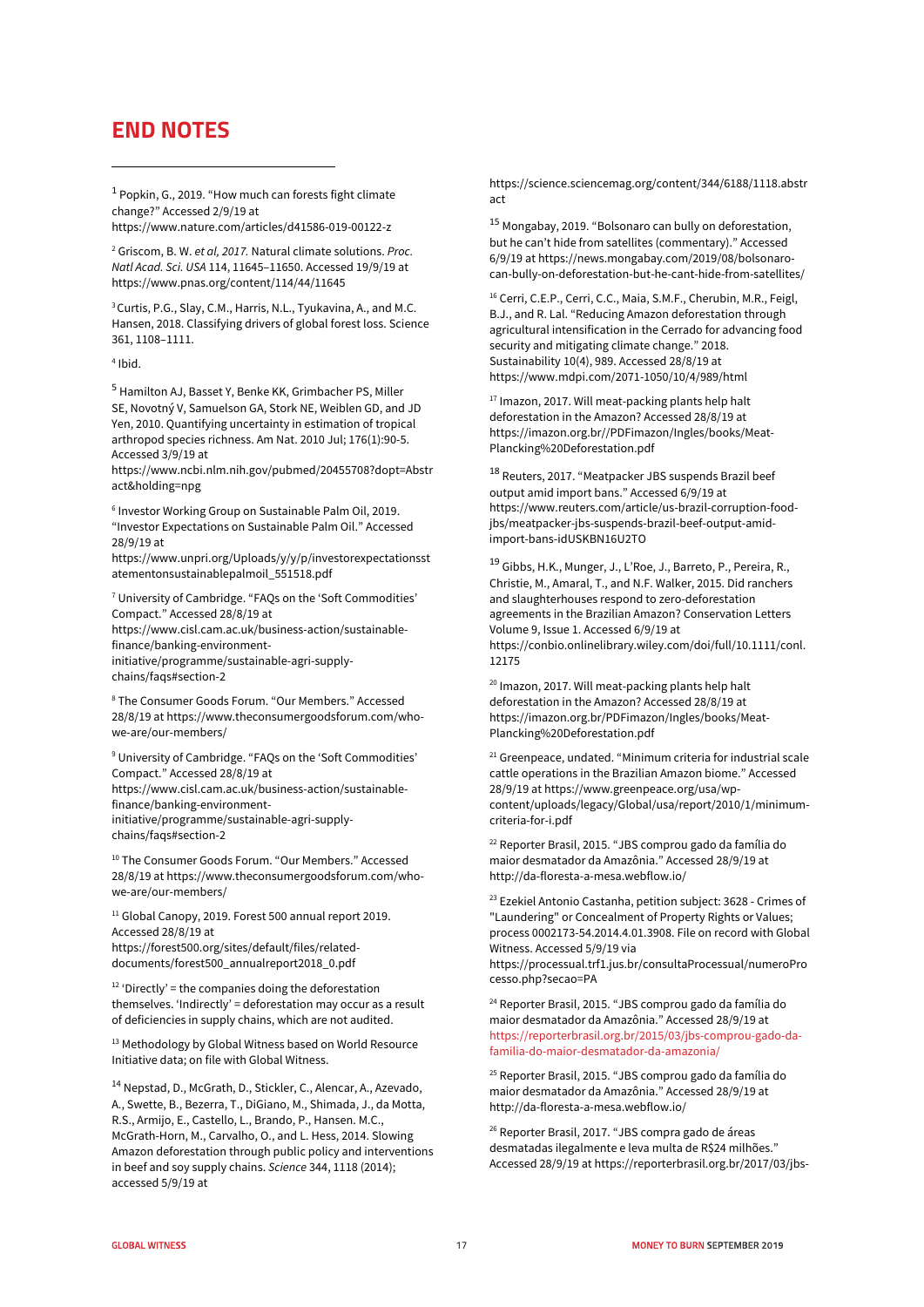[compra-gado-de-areas-desmatadas-ilegalmente-e-leva](https://reporterbrasil.org.br/2017/03/jbs-compra-gado-de-areas-desmatadas-ilegalmente-e-leva-multa-de-r24-milhoes/)[multa-de-r24-milhoes/](https://reporterbrasil.org.br/2017/03/jbs-compra-gado-de-areas-desmatadas-ilegalmente-e-leva-multa-de-r24-milhoes/)

<u>.</u>

<span id="page-17-0"></span> $27$  Global Witness reached this figure by dividing the number of cattle reported by Reporter Brasil to have originated from suppliers with Ibama embargoes, 49,468 head of cattle, by the average Amazon cattle stocking figure of 1.3 animals per hectare cited in: Imazon, 2013. How can one develop the rural economy without deforesting the Amazon? Accessed 28/8/19 at

<span id="page-17-1"></span>[https://www.researchgate.net/publication/261411395\\_How\\_](https://www.researchgate.net/publication/261411395_How_can_one_develop_the_rural_economy_without_deforesting_the_Amazon/) [can\\_one\\_develop\\_the\\_rural\\_economy\\_without\\_deforesting\\_](https://www.researchgate.net/publication/261411395_How_can_one_develop_the_rural_economy_without_deforesting_the_Amazon/) [the\\_Amazon/](https://www.researchgate.net/publication/261411395_How_can_one_develop_the_rural_economy_without_deforesting_the_Amazon/)

<sup>28</sup> Reporter Brazil, 2017. "Resposta da JBS," 2017. Accessed 6/9/19 a[t https://reporterbrasil.org.br/2017/03/resposta-da](https://reporterbrasil.org.br/2017/03/resposta-da-jbs-3/)[jbs-3/](https://reporterbrasil.org.br/2017/03/resposta-da-jbs-3/)

<span id="page-17-2"></span><sup>29</sup> Ministério Público Federal no Pará, 2018. "Auditorias confirmam e aprimoram avanços no controle da origem da carne no Pará.[" http://www.mpf.mp.br/pa/sala-de](http://www.mpf.mp.br/pa/sala-de-imprensa/noticias-pa/auditorias-confirmam-e-aprimoram-avancos-no-controle-da-origem-da-carne-no-para)[imprensa/noticias-pa/auditorias-confirmam-e-aprimoram](http://www.mpf.mp.br/pa/sala-de-imprensa/noticias-pa/auditorias-confirmam-e-aprimoram-avancos-no-controle-da-origem-da-carne-no-para)[avancos-no-controle-da-origem-da-carne-no-para;](http://www.mpf.mp.br/pa/sala-de-imprensa/noticias-pa/auditorias-confirmam-e-aprimoram-avancos-no-controle-da-origem-da-carne-no-para) details in [http://www.mpf.mp.br/pa/sala-de-](http://www.mpf.mp.br/pa/sala-de-imprensa/documentos/2018/detalhes_principais_resultados_auditorias_tac_pecuaria_pa)

<span id="page-17-3"></span>[imprensa/documentos/2018/detalhes\\_principais\\_resultados\\_](http://www.mpf.mp.br/pa/sala-de-imprensa/documentos/2018/detalhes_principais_resultados_auditorias_tac_pecuaria_pa) [auditorias\\_tac\\_pecuaria\\_pa](http://www.mpf.mp.br/pa/sala-de-imprensa/documentos/2018/detalhes_principais_resultados_auditorias_tac_pecuaria_pa)

<span id="page-17-4"></span><sup>30</sup> Global Witness reached this figure by dividing the number of cattle the Para Prosecutor found to have originated from deforestation, being 84,420 heads of cattle, by the average Amazon cattle stocking figure of 1.3 animals per hectare cited in: Imazon, 2013. How can one develop the rural economy without deforesting the Amazon? Accessed 28/8/19 at [https://www.researchgate.net/publication/261411395\\_How\\_](https://www.researchgate.net/publication/261411395_How_can_one_develop_the_rural_economy_without_deforesting_the_Amazon/) [can\\_one\\_develop\\_the\\_rural\\_economy\\_without\\_deforesting\\_](https://www.researchgate.net/publication/261411395_How_can_one_develop_the_rural_economy_without_deforesting_the_Amazon/) [the\\_Amazon/](https://www.researchgate.net/publication/261411395_How_can_one_develop_the_rural_economy_without_deforesting_the_Amazon/)

<span id="page-17-5"></span><sup>31</sup> Amazonia, 2018. "TAC da Carne: MPF divulga auditorias, mas evita punições." Accessed 6/9/19 at [https://amazonia.org.br/2018/03/tac-da-carne](https://amazonia.org.br/2018/03/tac-da-carne-mpf-divulga-auditorias-mas-evita-punicoes)[mpf-divulga-auditorias-mas-evita-punicoes](https://amazonia.org.br/2018/03/tac-da-carne-mpf-divulga-auditorias-mas-evita-punicoes)

<span id="page-17-6"></span><sup>32</sup> Reporter Brasil, 2019. "JBS mantém compra de gado de desmatadores da Amazônia mesmo após multa de R\$ 25 milhões." Accessed 28/8/19 at

[https://reporterbrasil.org.br/2019/07/jbs-mantem-compra](https://reporterbrasil.org.br/2019/07/jbs-mantem-compra-de-gado-de-desmatadores-da-amazonia-mesmo-apos-multa-de-r-25-mi/)[de-gado-de-desmatadores-da-amazonia-mesmo-apos-multa](https://reporterbrasil.org.br/2019/07/jbs-mantem-compra-de-gado-de-desmatadores-da-amazonia-mesmo-apos-multa-de-r-25-mi/)[de-r-25-mi/](https://reporterbrasil.org.br/2019/07/jbs-mantem-compra-de-gado-de-desmatadores-da-amazonia-mesmo-apos-multa-de-r-25-mi/) 

<span id="page-17-8"></span><span id="page-17-7"></span><sup>33</sup> Reporter Brasil, 2019. "Íntegra da nota da JBS." Accessed 6/9/19 a[t https://reporterbrasil.org.br/2019/07/integra-da](https://reporterbrasil.org.br/2019/07/integra-da-nota-da-jbs/)[nota-da-jbs/](https://reporterbrasil.org.br/2019/07/integra-da-nota-da-jbs/)

<sup>34</sup> JBS communication with Global Witness, 31/8/19

<sup>35</sup> Reuters, 2018. "Brazil's Bolsonaro vows to probe BNDES development bank." Accessed 6/9/19 at [https://www.reuters.com/article/us-brazil-politics](https://www.reuters.com/article/us-brazil-politics-bndes/brazils-bolsonaro-vows-to-probe-bndes-development-bank-idUSKCN1NE04G)[bndes/brazils-bolsonaro-vows-to-probe-bndes-development](https://www.reuters.com/article/us-brazil-politics-bndes/brazils-bolsonaro-vows-to-probe-bndes-development-bank-idUSKCN1NE04G)[bank-idUSKCN1NE04G](https://www.reuters.com/article/us-brazil-politics-bndes/brazils-bolsonaro-vows-to-probe-bndes-development-bank-idUSKCN1NE04G)

<span id="page-17-10"></span><span id="page-17-9"></span><sup>36</sup> Warmerdam, W. and J. Walstra, 2019. Financing deforestation in three major carbon sinks: Financial links to companies active in Amazon Basin, Congo Basin and Papua New Guinea, Amsterdam, The Netherlands: Profundo. Hereafter cited as Financial analysis performed by Profundo for Global Witness, 2019

<span id="page-17-11"></span><sup>37</sup> Capital Group Linkedin profile, undated. Accessed 9/6/19 at <https://www.linkedin.com/company/capital-group/about/>

<sup>38</sup> Financial analysis performed by Profundo for Global Witness, 2019

 $39$  Ibid.

<sup>40</sup> BlackRock, undated. "Introduction to BlackRock." Accessed 28/8/19 a[t https://www.blackrock.com/sg/en/introduction-to](https://www.blackrock.com/sg/en/introduction-to-blackrock)[blackrock](https://www.blackrock.com/sg/en/introduction-to-blackrock)

<sup>41</sup> Financial analysis performed by Profundo for Global Witness, 2019

<sup>42</sup> BlackRock, undated. "Environmental sustainability." Accessed 28/8/19 at

[https://www.blackrock.com/corporate/responsibility/environ](https://www.blackrock.com/corporate/responsibility/environmental-sustainability) [mental-sustainability](https://www.blackrock.com/corporate/responsibility/environmental-sustainability)

43 Deutsche Bank, 2017. "Environmental and social policy framework." Accessed 28/8/19 at [https://www.db.com/newsroom/en/docs/DB-ES-Policy-](https://www.db.com/newsroom/en/docs/DB-ES-Policy-Framework-English.pdf)[Framework-English.pdf](https://www.db.com/newsroom/en/docs/DB-ES-Policy-Framework-English.pdf)

<sup>44</sup> Financial analysis performed by Profundo for Global Witness, 2019

 $45$  Ibid.

47

48

<sup>46</sup> Global Witness, 2013. Rubber Barons. Accessed 20/9/19 at [https://www.globalwitness.org/en-gb/campaigns/land](https://www.globalwitness.org/en-gb/campaigns/land-deals/rubberbarons/)[deals/rubberbarons/](https://www.globalwitness.org/en-gb/campaigns/land-deals/rubberbarons/)

[https://www.tandfonline.com/doi/full/10.1080/00074918.201](https://www.tandfonline.com/doi/full/10.1080/00074918.2016.1228829) [6.1228829](https://www.tandfonline.com/doi/full/10.1080/00074918.2016.1228829)

[https://www.researchgate.net/profile/Marcelo\\_Carrer/public](https://www.researchgate.net/profile/Marcelo_Carrer/publication/279168457_Transaction_attributes_and_adoption_of_hybrid_governance_in_the_Brazilian_cattle_market/links/55f361ce08ae7a10cf88c971/Transaction-attributes-and-adoption-of-hybrid-governance-in-the-Brazilian-cattle-market.pdf) [ation/279168457\\_Transaction\\_attributes\\_and\\_adoption\\_of\\_h](https://www.researchgate.net/profile/Marcelo_Carrer/publication/279168457_Transaction_attributes_and_adoption_of_hybrid_governance_in_the_Brazilian_cattle_market/links/55f361ce08ae7a10cf88c971/Transaction-attributes-and-adoption-of-hybrid-governance-in-the-Brazilian-cattle-market.pdf) [ybrid\\_governance\\_in\\_the\\_Brazilian\\_cattle\\_market/links/55f3](https://www.researchgate.net/profile/Marcelo_Carrer/publication/279168457_Transaction_attributes_and_adoption_of_hybrid_governance_in_the_Brazilian_cattle_market/links/55f361ce08ae7a10cf88c971/Transaction-attributes-and-adoption-of-hybrid-governance-in-the-Brazilian-cattle-market.pdf) [61ce08ae7a10cf88c971/Transaction-attributes-and-adoption](https://www.researchgate.net/profile/Marcelo_Carrer/publication/279168457_Transaction_attributes_and_adoption_of_hybrid_governance_in_the_Brazilian_cattle_market/links/55f361ce08ae7a10cf88c971/Transaction-attributes-and-adoption-of-hybrid-governance-in-the-Brazilian-cattle-market.pdf)[of-hybrid-governance-in-the-Brazilian-cattle-market.pdf](https://www.researchgate.net/profile/Marcelo_Carrer/publication/279168457_Transaction_attributes_and_adoption_of_hybrid_governance_in_the_Brazilian_cattle_market/links/55f361ce08ae7a10cf88c971/Transaction-attributes-and-adoption-of-hybrid-governance-in-the-Brazilian-cattle-market.pdf) <sup>49</sup> <https://ageconsearch.umn.edu/record/267828/?ln=en>

<sup>50</sup> Marfrig Global Foods, undated. "The company." Accessed 28/8/19 a[t http://www.marfrig.com.br/en/marfrig-global](http://www.marfrig.com.br/en/marfrig-global-foods/the-company)[foods/the-company](http://www.marfrig.com.br/en/marfrig-global-foods/the-company)

<sup>51</sup> Marfrig Global Foods, undated. "Operations." Accessed 28/8/19 a[t http://www.marfrigbeef.com/en/marfrig](http://www.marfrigbeef.com/en/marfrig-beef/operations)[beef/operations](http://www.marfrigbeef.com/en/marfrig-beef/operations)

<sup>52</sup> Imazon, 2017. Will meat-packing plants help halt deforestation in the Amazon? Accessed 28/8/19 at [https://imazon.org.br/PDFimazon/Ingles/books/Meat-](https://imazon.org.br/PDFimazon/Ingles/books/Meat-Plancking%20Deforestation.pdf)[Plancking%20Deforestation.pdf](https://imazon.org.br/PDFimazon/Ingles/books/Meat-Plancking%20Deforestation.pdf)

<sup>53</sup> Imazon, 2017. Will meat-packing plants help halt deforestation in the Amazon? Accessed 28/8/19 at [https://imazon.org.br/PDFimazon/Ingles/books/Meat-](https://imazon.org.br/PDFimazon/Ingles/books/Meat-Plancking%20Deforestation.pdf)[Plancking%20Deforestation.pdf](https://imazon.org.br/PDFimazon/Ingles/books/Meat-Plancking%20Deforestation.pdf)

<sup>54</sup> Imazon, 2017. Will meat-packing plants help halt deforestation in the Amazon? Accessed 28/8/19 at [https://imazon.org.br/PDFimazon/Ingles/books/Meat-](https://imazon.org.br/PDFimazon/Ingles/books/Meat-Plancking%20Deforestation.pdf)[Plancking%20Deforestation.pdf,](https://imazon.org.br/PDFimazon/Ingles/books/Meat-Plancking%20Deforestation.pdf) Page 78 "For example, the Marfrig group found that only half of its purchases were from ranches that did the complete cattle-raising cycle. Thus, at least half of the purchases included cattle that had spent part of their lives on other ranches."

<sup>55</sup> Greenpeace Brasil, Critérios mínimos para operações com gado e produtos bovinos em escala industrial no bioma Amazônia. Accessed 20/9/19 at

[https://storage.googleapis.com/planet4-brasil](https://storage.googleapis.com/planet4-brasil-stateless/2018/07/criterios-m-nimos-para-opera-2.pdf)[stateless/2018/07/criterios-m-nimos-para-opera-2.pdf](https://storage.googleapis.com/planet4-brasil-stateless/2018/07/criterios-m-nimos-para-opera-2.pdf)

56DNV-GL, Compliance Assessment of Public Commitment on Amazon Cattle Ranching, MARFRIG GLOBAL FOODS S.A., 2015, 2016, 2017, 2018: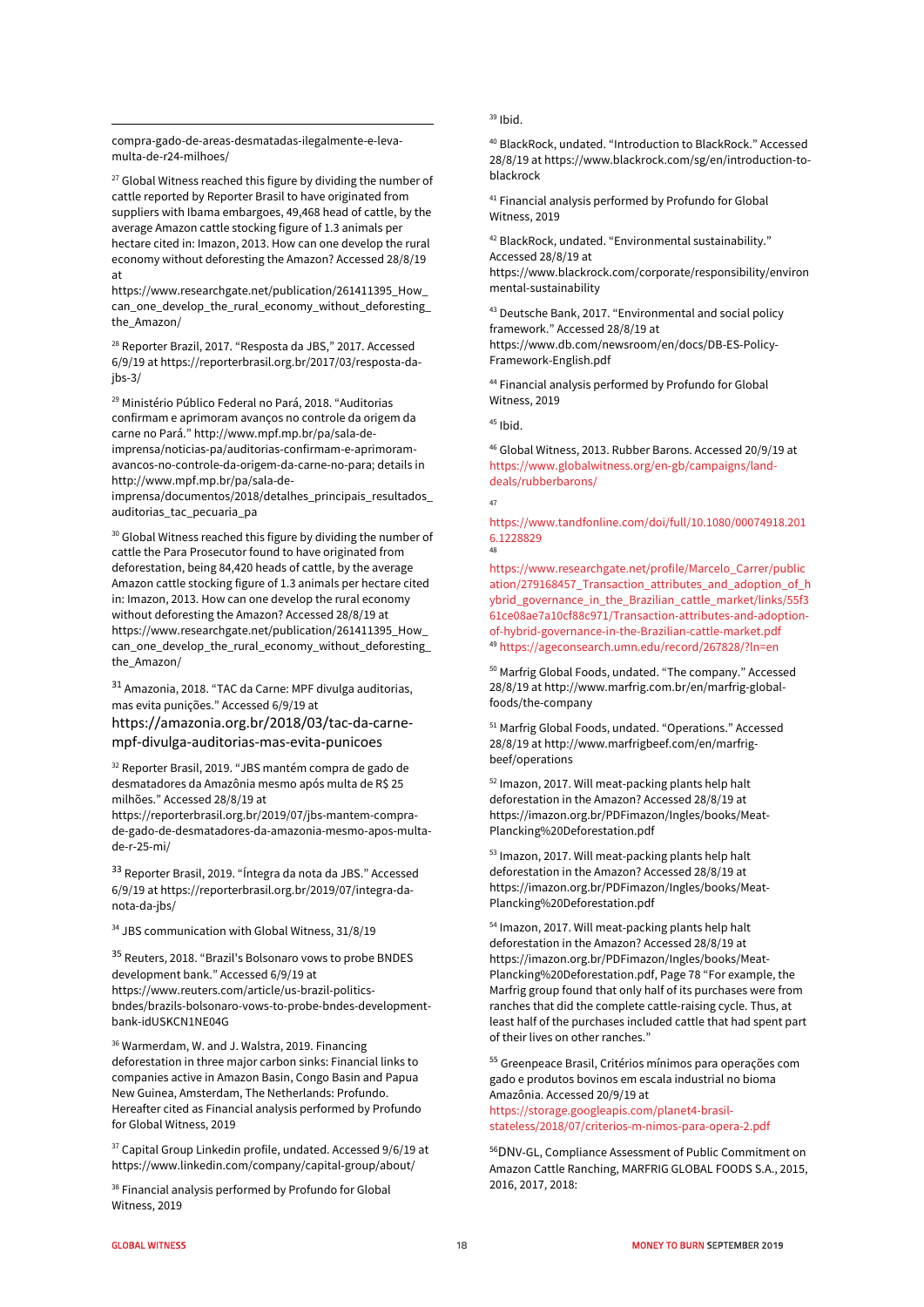2015[:https://www.google.com/url?sa=t&rct=j&q=&esrc=s&sou](https://www.google.com/url?sa=t&rct=j&q=&esrc=s&source=web&cd=2&ved=2ahUKEwidhuC89crjAhV0ShUIHQCdBtYQFjABegQIAxAC&url=http%3A%2F%2Fwww.marfrig.com.br%2FUploads%2FArquivos%2FReport-Audit-Marfrig-Greepeace-Format-Greenpeace.pdf&usg=AOvVaw0EaSnkmD84AxfTFcuKPquO) [rce=web&cd=2&ved=2ahUKEwidhuC89crjAhV0ShUIHQCdBtYQ](https://www.google.com/url?sa=t&rct=j&q=&esrc=s&source=web&cd=2&ved=2ahUKEwidhuC89crjAhV0ShUIHQCdBtYQFjABegQIAxAC&url=http%3A%2F%2Fwww.marfrig.com.br%2FUploads%2FArquivos%2FReport-Audit-Marfrig-Greepeace-Format-Greenpeace.pdf&usg=AOvVaw0EaSnkmD84AxfTFcuKPquO) [FjABegQIAxAC&url=http%3A%2F%2Fwww.marfrig.com.br%2](https://www.google.com/url?sa=t&rct=j&q=&esrc=s&source=web&cd=2&ved=2ahUKEwidhuC89crjAhV0ShUIHQCdBtYQFjABegQIAxAC&url=http%3A%2F%2Fwww.marfrig.com.br%2FUploads%2FArquivos%2FReport-Audit-Marfrig-Greepeace-Format-Greenpeace.pdf&usg=AOvVaw0EaSnkmD84AxfTFcuKPquO) [FUploads%2FArquivos%2FReport-Audit-Marfrig-Greepeace-](https://www.google.com/url?sa=t&rct=j&q=&esrc=s&source=web&cd=2&ved=2ahUKEwidhuC89crjAhV0ShUIHQCdBtYQFjABegQIAxAC&url=http%3A%2F%2Fwww.marfrig.com.br%2FUploads%2FArquivos%2FReport-Audit-Marfrig-Greepeace-Format-Greenpeace.pdf&usg=AOvVaw0EaSnkmD84AxfTFcuKPquO)[Format-](https://www.google.com/url?sa=t&rct=j&q=&esrc=s&source=web&cd=2&ved=2ahUKEwidhuC89crjAhV0ShUIHQCdBtYQFjABegQIAxAC&url=http%3A%2F%2Fwww.marfrig.com.br%2FUploads%2FArquivos%2FReport-Audit-Marfrig-Greepeace-Format-Greenpeace.pdf&usg=AOvVaw0EaSnkmD84AxfTFcuKPquO)

<span id="page-18-0"></span>[Greenpeace.pdf&usg=AOvVaw0EaSnkmD84AxfTFcuKPquO,](https://www.google.com/url?sa=t&rct=j&q=&esrc=s&source=web&cd=2&ved=2ahUKEwidhuC89crjAhV0ShUIHQCdBtYQFjABegQIAxAC&url=http%3A%2F%2Fwww.marfrig.com.br%2FUploads%2FArquivos%2FReport-Audit-Marfrig-Greepeace-Format-Greenpeace.pdf&usg=AOvVaw0EaSnkmD84AxfTFcuKPquO)  2016[:https://www.google.com/url?sa=t&rct=j&q=&esrc=s&sou](https://www.google.com/url?sa=t&rct=j&q=&esrc=s&source=web&cd=1&ved=2ahUKEwidhuC89crjAhV0ShUIHQCdBtYQFjAAegQIABAB&url=http%3A%2F%2Fwww.marfrig.com.br%2FArquivos%2FCompliance_Assessment_Public_Commitment_onAmazon_Cattle_Ranching.pdf&usg=AOvVaw3Wo1sImvGZB2v9lhmNeDvg) [rce=web&cd=1&ved=2ahUKEwidhuC89crjAhV0ShUIHQCdBtYQ](https://www.google.com/url?sa=t&rct=j&q=&esrc=s&source=web&cd=1&ved=2ahUKEwidhuC89crjAhV0ShUIHQCdBtYQFjAAegQIABAB&url=http%3A%2F%2Fwww.marfrig.com.br%2FArquivos%2FCompliance_Assessment_Public_Commitment_onAmazon_Cattle_Ranching.pdf&usg=AOvVaw3Wo1sImvGZB2v9lhmNeDvg) [FjAAegQIABAB&url=http%3A%2F%2Fwww.marfrig.com.br%2](https://www.google.com/url?sa=t&rct=j&q=&esrc=s&source=web&cd=1&ved=2ahUKEwidhuC89crjAhV0ShUIHQCdBtYQFjAAegQIABAB&url=http%3A%2F%2Fwww.marfrig.com.br%2FArquivos%2FCompliance_Assessment_Public_Commitment_onAmazon_Cattle_Ranching.pdf&usg=AOvVaw3Wo1sImvGZB2v9lhmNeDvg) [FArquivos%2FCompliance\\_Assessment\\_Public\\_Commitment](https://www.google.com/url?sa=t&rct=j&q=&esrc=s&source=web&cd=1&ved=2ahUKEwidhuC89crjAhV0ShUIHQCdBtYQFjAAegQIABAB&url=http%3A%2F%2Fwww.marfrig.com.br%2FArquivos%2FCompliance_Assessment_Public_Commitment_onAmazon_Cattle_Ranching.pdf&usg=AOvVaw3Wo1sImvGZB2v9lhmNeDvg) [\\_onAmazon\\_Cattle\\_Ranching.pdf&usg=AOvVaw3Wo1sImvGZ](https://www.google.com/url?sa=t&rct=j&q=&esrc=s&source=web&cd=1&ved=2ahUKEwidhuC89crjAhV0ShUIHQCdBtYQFjAAegQIABAB&url=http%3A%2F%2Fwww.marfrig.com.br%2FArquivos%2FCompliance_Assessment_Public_Commitment_onAmazon_Cattle_Ranching.pdf&usg=AOvVaw3Wo1sImvGZB2v9lhmNeDvg) [B2v9lhmNeDvg,](https://www.google.com/url?sa=t&rct=j&q=&esrc=s&source=web&cd=1&ved=2ahUKEwidhuC89crjAhV0ShUIHQCdBtYQFjAAegQIABAB&url=http%3A%2F%2Fwww.marfrig.com.br%2FArquivos%2FCompliance_Assessment_Public_Commitment_onAmazon_Cattle_Ranching.pdf&usg=AOvVaw3Wo1sImvGZB2v9lhmNeDvg)

<span id="page-18-1"></span>2017[:https://www.google.com/url?sa=t&rct=j&q=&esrc=s&sou](https://www.google.com/url?sa=t&rct=j&q=&esrc=s&source=web&cd=3&ved=2ahUKEwidhuC89crjAhV0ShUIHQCdBtYQFjACegQIAhAC&url=http%3A%2F%2Fwww.marfrig.com.br%2FArquivos%2FCompliance_Assessment_of_Public_Commitment_on_Amazon_Cattle_Ranching_en.pdf&usg=AOvVaw2wYjqUdpdGXs9q_MQcj35q) [rce=web&cd=3&ved=2ahUKEwidhuC89crjAhV0ShUIHQCdBtYQ](https://www.google.com/url?sa=t&rct=j&q=&esrc=s&source=web&cd=3&ved=2ahUKEwidhuC89crjAhV0ShUIHQCdBtYQFjACegQIAhAC&url=http%3A%2F%2Fwww.marfrig.com.br%2FArquivos%2FCompliance_Assessment_of_Public_Commitment_on_Amazon_Cattle_Ranching_en.pdf&usg=AOvVaw2wYjqUdpdGXs9q_MQcj35q) [FjACegQIAhAC&url=http%3A%2F%2Fwww.marfrig.com.br%2](https://www.google.com/url?sa=t&rct=j&q=&esrc=s&source=web&cd=3&ved=2ahUKEwidhuC89crjAhV0ShUIHQCdBtYQFjACegQIAhAC&url=http%3A%2F%2Fwww.marfrig.com.br%2FArquivos%2FCompliance_Assessment_of_Public_Commitment_on_Amazon_Cattle_Ranching_en.pdf&usg=AOvVaw2wYjqUdpdGXs9q_MQcj35q) [FArquivos%2FCompliance\\_Assessment\\_of\\_Public\\_Commitm](https://www.google.com/url?sa=t&rct=j&q=&esrc=s&source=web&cd=3&ved=2ahUKEwidhuC89crjAhV0ShUIHQCdBtYQFjACegQIAhAC&url=http%3A%2F%2Fwww.marfrig.com.br%2FArquivos%2FCompliance_Assessment_of_Public_Commitment_on_Amazon_Cattle_Ranching_en.pdf&usg=AOvVaw2wYjqUdpdGXs9q_MQcj35q) [ent\\_on\\_Amazon\\_Cattle\\_Ranching\\_en.pdf&usg=AOvVaw2wYj](https://www.google.com/url?sa=t&rct=j&q=&esrc=s&source=web&cd=3&ved=2ahUKEwidhuC89crjAhV0ShUIHQCdBtYQFjACegQIAhAC&url=http%3A%2F%2Fwww.marfrig.com.br%2FArquivos%2FCompliance_Assessment_of_Public_Commitment_on_Amazon_Cattle_Ranching_en.pdf&usg=AOvVaw2wYjqUdpdGXs9q_MQcj35q) [qUdpdGXs9q\\_MQcj35q,](https://www.google.com/url?sa=t&rct=j&q=&esrc=s&source=web&cd=3&ved=2ahUKEwidhuC89crjAhV0ShUIHQCdBtYQFjACegQIAhAC&url=http%3A%2F%2Fwww.marfrig.com.br%2FArquivos%2FCompliance_Assessment_of_Public_Commitment_on_Amazon_Cattle_Ranching_en.pdf&usg=AOvVaw2wYjqUdpdGXs9q_MQcj35q) 

<span id="page-18-2"></span>2018[:https://www.google.com/url?sa=t&rct=j&q=&esrc=s&sou](https://www.google.com/url?sa=t&rct=j&q=&esrc=s&source=web&cd=19&ved=2ahUKEwis49SglNnkAhXPPsAKHZOSCsAQFjASegQICBAJ&url=http%3A%2F%2Fwww.marfrigbeef.com%2Fuploads%2Farquivos%2FCompromisso-em-relacao-ao-Bioma-Amazonia.pdf&usg=AOvVaw3nTFp2eaPX8BXqnXyVsMLl) [rce=web&cd=19&ved=2ahUKEwis49SglNnkAhXPPsAKHZOSCs](https://www.google.com/url?sa=t&rct=j&q=&esrc=s&source=web&cd=19&ved=2ahUKEwis49SglNnkAhXPPsAKHZOSCsAQFjASegQICBAJ&url=http%3A%2F%2Fwww.marfrigbeef.com%2Fuploads%2Farquivos%2FCompromisso-em-relacao-ao-Bioma-Amazonia.pdf&usg=AOvVaw3nTFp2eaPX8BXqnXyVsMLl) [AQFjASegQICBAJ&url=http%3A%2F%2Fwww.marfrigbeef.co](https://www.google.com/url?sa=t&rct=j&q=&esrc=s&source=web&cd=19&ved=2ahUKEwis49SglNnkAhXPPsAKHZOSCsAQFjASegQICBAJ&url=http%3A%2F%2Fwww.marfrigbeef.com%2Fuploads%2Farquivos%2FCompromisso-em-relacao-ao-Bioma-Amazonia.pdf&usg=AOvVaw3nTFp2eaPX8BXqnXyVsMLl) [m%2Fuploads%2Farquivos%2FCompromisso-em-relacao-ao-](https://www.google.com/url?sa=t&rct=j&q=&esrc=s&source=web&cd=19&ved=2ahUKEwis49SglNnkAhXPPsAKHZOSCsAQFjASegQICBAJ&url=http%3A%2F%2Fwww.marfrigbeef.com%2Fuploads%2Farquivos%2FCompromisso-em-relacao-ao-Bioma-Amazonia.pdf&usg=AOvVaw3nTFp2eaPX8BXqnXyVsMLl)[Bioma-](https://www.google.com/url?sa=t&rct=j&q=&esrc=s&source=web&cd=19&ved=2ahUKEwis49SglNnkAhXPPsAKHZOSCsAQFjASegQICBAJ&url=http%3A%2F%2Fwww.marfrigbeef.com%2Fuploads%2Farquivos%2FCompromisso-em-relacao-ao-Bioma-Amazonia.pdf&usg=AOvVaw3nTFp2eaPX8BXqnXyVsMLl)

[Amazonia.pdf&usg=AOvVaw3nTFp2eaPX8BXqnXyVsMLl](https://www.google.com/url?sa=t&rct=j&q=&esrc=s&source=web&cd=19&ved=2ahUKEwis49SglNnkAhXPPsAKHZOSCsAQFjASegQICBAJ&url=http%3A%2F%2Fwww.marfrigbeef.com%2Fuploads%2Farquivos%2FCompromisso-em-relacao-ao-Bioma-Amazonia.pdf&usg=AOvVaw3nTFp2eaPX8BXqnXyVsMLl)

<span id="page-18-3"></span><sup>57</sup> Imazon, 2017. Will meat-packing plants help halt deforestation in the Amazon? Accessed 28/8/19 at [https://imazon.org.br/PDFimazon/Ingles/books/Meat-](https://imazon.org.br/PDFimazon/Ingles/books/Meat-Plancking%20Deforestation.pdf)[Plancking%20Deforestation.pdf](https://imazon.org.br/PDFimazon/Ingles/books/Meat-Plancking%20Deforestation.pdf)

<sup>58</sup> Ibid.

<u>.</u>

59ONG Repórter Brasil[, https://reporterbrasil.org.br/quem](https://reporterbrasil.org.br/quem-somos/)[somos/](https://reporterbrasil.org.br/quem-somos/)

<span id="page-18-4"></span>60Repórter Brasil, JBS, Marfrig e Frigol compram gado de desmatadores em área campeã de focos de incêndio na Amazônia, 31/08/2019,

[https://reporterbrasil.org.br/2019/08/jbs-marfrig-e-frigol](https://reporterbrasil.org.br/2019/08/jbs-marfrig-e-frigol-compram-gado-de-desmatadores-em-area-campea-de-focos-de-incendio-na-amazonia/)[compram-gado-de-desmatadores-em-area-campea-de-focos](https://reporterbrasil.org.br/2019/08/jbs-marfrig-e-frigol-compram-gado-de-desmatadores-em-area-campea-de-focos-de-incendio-na-amazonia/)[de-incendio-na-amazonia/](https://reporterbrasil.org.br/2019/08/jbs-marfrig-e-frigol-compram-gado-de-desmatadores-em-area-campea-de-focos-de-incendio-na-amazonia/)

<span id="page-18-5"></span> $61$  Ibid.

<sup>62</sup> Globo, São Félix do Xingu lidera queimadas no começo de setembro; veja lista das 10 cidades da Amazônia com mais focos, 7/9/2019,

<span id="page-18-6"></span>[https://g1.globo.com/natureza/noticia/2019/09/07/sao-felix](https://g1.globo.com/natureza/noticia/2019/09/07/sao-felix-do-xingu-lidera-queimadas-no-comeco-de-setembro-veja-lista-das-10-cidades-da-amazonia-com-mais-focos.ghtml)[do-xingu-lidera-queimadas-no-comeco-de-setembro-veja](https://g1.globo.com/natureza/noticia/2019/09/07/sao-felix-do-xingu-lidera-queimadas-no-comeco-de-setembro-veja-lista-das-10-cidades-da-amazonia-com-mais-focos.ghtml)[lista-das-10-cidades-da-amazonia-com-mais-focos.ghtml](https://g1.globo.com/natureza/noticia/2019/09/07/sao-felix-do-xingu-lidera-queimadas-no-comeco-de-setembro-veja-lista-das-10-cidades-da-amazonia-com-mais-focos.ghtml)

<sup>63</sup> INPE, fire statistics,

<span id="page-18-7"></span>[http://queimadas.dgi.inpe.br/queimadas/cadastro/v2/#grafic](http://queimadas.dgi.inpe.br/queimadas/cadastro/v2/#grafico_focos_municipio_mes) [o\\_focos\\_municipio\\_mes](http://queimadas.dgi.inpe.br/queimadas/cadastro/v2/#grafico_focos_municipio_mes)

<span id="page-18-8"></span>64Repórter Brasil, JBS, Marfrig e Frigol compram gado de desmatadores em área campeã de focos de incêndio na Amazônia, 31/08/2019,

[https://reporterbrasil.org.br/2019/08/jbs-marfrig-e-frigol](https://reporterbrasil.org.br/2019/08/jbs-marfrig-e-frigol-compram-gado-de-desmatadores-em-area-campea-de-focos-de-incendio-na-amazonia/)[compram-gado-de-desmatadores-em-area-campea-de-focos](https://reporterbrasil.org.br/2019/08/jbs-marfrig-e-frigol-compram-gado-de-desmatadores-em-area-campea-de-focos-de-incendio-na-amazonia/)[de-incendio-na-amazonia/](https://reporterbrasil.org.br/2019/08/jbs-marfrig-e-frigol-compram-gado-de-desmatadores-em-area-campea-de-focos-de-incendio-na-amazonia/)

<span id="page-18-9"></span><sup>65</sup> Financial analysis performed by Profundo for Global Witness, 2019

<sup>66</sup> Santander Group, reviewed 2018. "General policy: Soft commodities sector." Accessed 28/8/19 at [https://www.santander.com/csgs/Satellite/CFWCSancomQP0](https://www.santander.com/csgs/Satellite/CFWCSancomQP01/en_GB/pdf/soft_commodities_sector_policy.pdf) [1/en\\_GB/pdf/soft\\_commodities\\_sector\\_policy.pdf](https://www.santander.com/csgs/Satellite/CFWCSancomQP01/en_GB/pdf/soft_commodities_sector_policy.pdf)

<span id="page-18-11"></span><span id="page-18-10"></span><sup>67</sup> Santander Group communication with Global Witness, 30/8/19

<sup>68</sup> Financial analysis performed by Profundo for Global Witness, 2019

<sup>69</sup> Brandes Investment Partners, L.P., 2019. "Responsible Investment Statement." Accessed 28/8/19 at [https://www.brandes.com/docs/default](https://www.brandes.com/docs/default-source/administrative-documents/responsible-investment-statement.pdf?sfvrsn=1f8d94a5_36)[source/administrative-documents/responsible-investment](https://www.brandes.com/docs/default-source/administrative-documents/responsible-investment-statement.pdf?sfvrsn=1f8d94a5_36)[statement.pdf?sfvrsn=1f8d94a5\\_36](https://www.brandes.com/docs/default-source/administrative-documents/responsible-investment-statement.pdf?sfvrsn=1f8d94a5_36)

<sup>70</sup> Minerva Foods, undated. "About Minerva Foods." Accessed 28/8/19 a[t https://portal.minervafoods.com/en](https://portal.minervafoods.com/en)

 $71$  Imazon, 2017. Will meat-packing plants help halt deforestation in the Amazon? Accessed 28/8/19 at [https://imazon.org.br/PDFimazon/Ingles/books/Meat-](https://imazon.org.br/PDFimazon/Ingles/books/Meat-Plancking%20Deforestation.pdf)[Plancking%20Deforestation.pdf](https://imazon.org.br/PDFimazon/Ingles/books/Meat-Plancking%20Deforestation.pdf)

<sup>72</sup> Imazon, 2017. Will meat-packing plants help halt deforestation in the Amazon? Accessed 28/8/19 at [https://imazon.org.br/PDFimazon/Ingles/books/Meat-](https://imazon.org.br/PDFimazon/Ingles/books/Meat-Plancking%20Deforestation.pdf)[Plancking%20Deforestation.pdf](https://imazon.org.br/PDFimazon/Ingles/books/Meat-Plancking%20Deforestation.pdf)

<sup>73</sup> Financial analysis performed by Profundo for Global Witness, 2019

<sup>74</sup> Bank of America, undated. "Forests Practices Policy." Accessed 28/8/19 at

[https://about.bankofamerica.com/assets/pdf/Forest\\_Practice](https://about.bankofamerica.com/assets/pdf/Forest_Practices.pdf) [s.pdf](https://about.bankofamerica.com/assets/pdf/Forest_Practices.pdf)

<sup>75</sup> World Bank Group, undated. "Who we are." Accessed 2/9/19 a[t https://www.worldbank.org/en/who-we-are](https://www.worldbank.org/en/who-we-are)

<sup>76</sup> Financial analysis performed by Profundo for Global Witness, 2019

 $77$  World Bank Group, 2016. "Forest Action Plan FY16-20." Accessed 28/8/19 at

[https://openknowledge.worldbank.org/bitstream/handle/109](https://openknowledge.worldbank.org/bitstream/handle/10986/24026/K8864.pdf?sequence=6&isAllowed=y) [86/24026/K8864.pdf?sequence=6&isAllowed=y](https://openknowledge.worldbank.org/bitstream/handle/10986/24026/K8864.pdf?sequence=6&isAllowed=y)

<sup>78</sup> World Bank Group communication with Global Witness, 20/8/19

 $79$  Ibid.

80 Greenpeace communication with Global Witness, 2019.

81 Tyukavina, A., Hansen, M.C., Potapov, P., Parker, D., Okpa, C., Stehman, S.V., Kommareddy, I., and S. Turubanova, 2018. Science Advances 4: eaat2993. "Congo Basin forest loss dominated by increasing smallholder clearing." Accessed 28/8/19 at

[https://advances.sciencemag.org/content/advances/4/11/eaa](https://advances.sciencemag.org/content/advances/4/11/eaat2993.full.pdf) [t2993.full.pdf](https://advances.sciencemag.org/content/advances/4/11/eaat2993.full.pdf)

82 Rainforest Foundation UK, 2019. "Palmed off: an investigation into three industrial palm oil and rubber projects in Cameroon and the Republic of Congo." Accessed 28/8/19 at

[https://www.rainforestfoundationuk.org/media.ashx/palmed](https://www.rainforestfoundationuk.org/media.ashx/palmedoffengfinal.pdf) [offengfinal.pdf](https://www.rainforestfoundationuk.org/media.ashx/palmedoffengfinal.pdf)

83 Reuters, 2016. 'Sinochem International, Halcyon Agri to create biggest natural rubber supply chain manager." Accessed 28/8/19 a[t https://uk.reuters.com/article/us-hac-m](https://uk.reuters.com/article/us-hac-m-a-sinochem-intl/sinochem-international-halcyon-agri-to-create-biggest-natural-rubber-supply-chain-manager-idUKKCN0WU04D)[a-sinochem-intl/sinochem-international-halcyon-agri-to](https://uk.reuters.com/article/us-hac-m-a-sinochem-intl/sinochem-international-halcyon-agri-to-create-biggest-natural-rubber-supply-chain-manager-idUKKCN0WU04D)[create-biggest-natural-rubber-supply-chain-manager](https://uk.reuters.com/article/us-hac-m-a-sinochem-intl/sinochem-international-halcyon-agri-to-create-biggest-natural-rubber-supply-chain-manager-idUKKCN0WU04D)[idUKKCN0WU04D](https://uk.reuters.com/article/us-hac-m-a-sinochem-intl/sinochem-international-halcyon-agri-to-create-biggest-natural-rubber-supply-chain-manager-idUKKCN0WU04D)

<sup>84</sup> [https://www.ft.com/content/f7ac889a-a670-11e8-8ecf](https://www.ft.com/content/f7ac889a-a670-11e8-8ecf-a7ae1beff35b)[a7ae1beff35b](https://www.ft.com/content/f7ac889a-a670-11e8-8ecf-a7ae1beff35b)

[https://www.researchgate.net/profile/James\\_Mayers/publica](https://www.researchgate.net/profile/James_Mayers/publication/333893095_China_in_Cameroon) [tion/333893095\\_China\\_in\\_Cameroon's\\_forests\\_A\\_review\\_of\\_](https://www.researchgate.net/profile/James_Mayers/publication/333893095_China_in_Cameroon)

85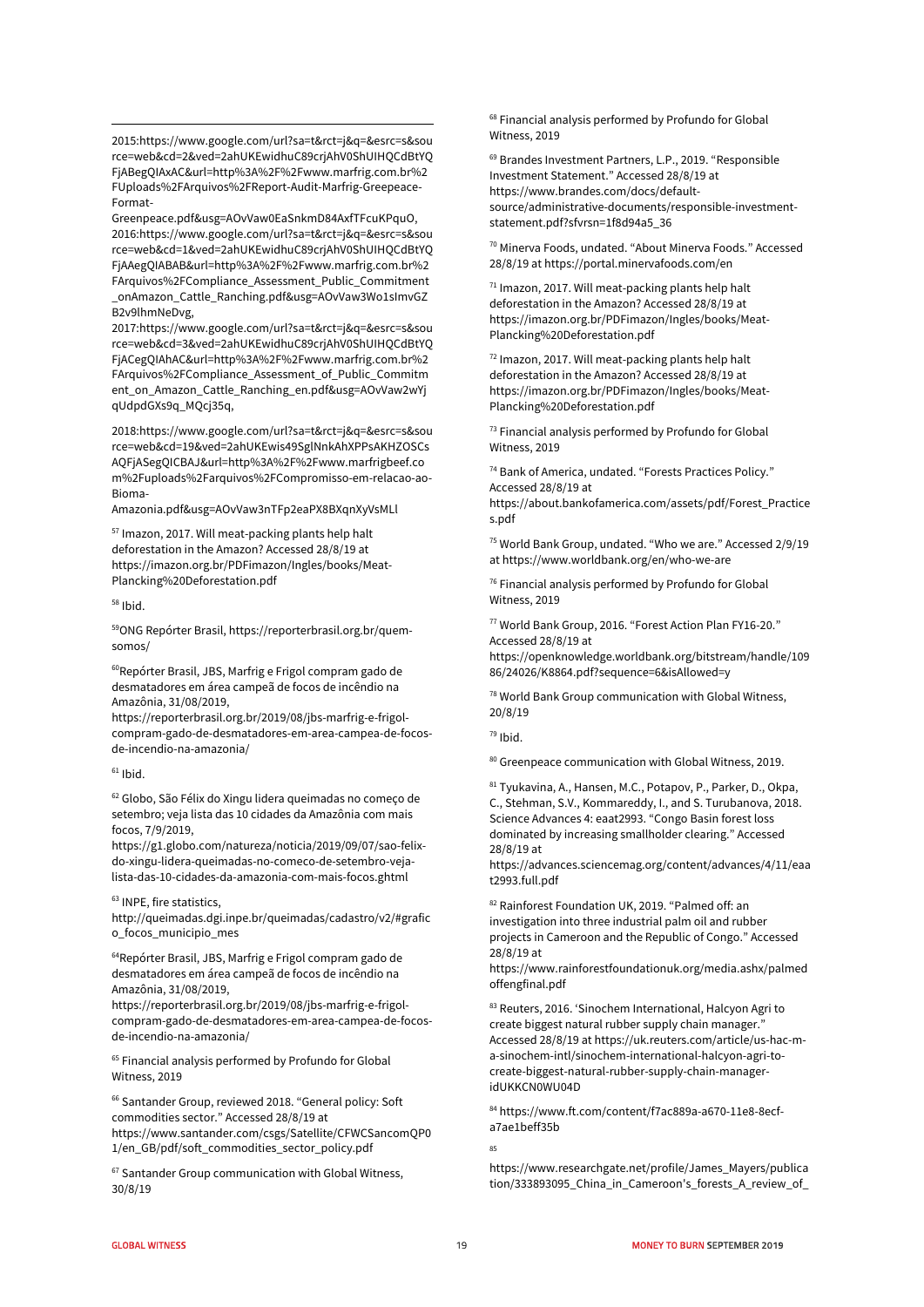<span id="page-19-1"></span><span id="page-19-0"></span><u>.</u> [issues\\_and\\_progress\\_for\\_livelihoods\\_and\\_sustainability/link](https://www.researchgate.net/profile/James_Mayers/publication/333893095_China_in_Cameroon) [s/5d0b2fd092851cfcc6252cc9/China-in-Cameroons-forests-A](https://www.researchgate.net/profile/James_Mayers/publication/333893095_China_in_Cameroon)[review-of-issues-and-progress-for-livelihoods-and](https://www.researchgate.net/profile/James_Mayers/publication/333893095_China_in_Cameroon)[sustainability.pdf](https://www.researchgate.net/profile/James_Mayers/publication/333893095_China_in_Cameroon)

<span id="page-19-2"></span>86 Halcyon Agri, undated. "What we do." Accessed 6/9/19 at [https://www.halcyonagri.com/what-we-do/natural-rubber](https://www.halcyonagri.com/what-we-do/natural-rubber-supply-chain/plantations/)[supply-chain/plantations/](https://www.halcyonagri.com/what-we-do/natural-rubber-supply-chain/plantations/)

<span id="page-19-3"></span><sup>87</sup> Li, H., Ma, Y., Liu, W., and W. Liu. Clearance and fragmentation of tropical rain forest in Xishuangbanna, SW, China; 2009. Biodivers Conserv 18:3421–3440. Accessed 19/9/19 at

<span id="page-19-4"></span>[https://www.researchgate.net/publication/225583421\\_Cleara](https://www.researchgate.net/publication/225583421_Clearance_and_fragmentation_of_tropical_rain_forest_in_Xishuangbanna_SW_China) [nce\\_and\\_fragmentation\\_of\\_tropical\\_rain\\_forest\\_in\\_Xishuang](https://www.researchgate.net/publication/225583421_Clearance_and_fragmentation_of_tropical_rain_forest_in_Xishuangbanna_SW_China) [banna\\_SW\\_China](https://www.researchgate.net/publication/225583421_Clearance_and_fragmentation_of_tropical_rain_forest_in_Xishuangbanna_SW_China)

<span id="page-19-5"></span>88 Deforestation figures provided by Greenpeace. Carbon stocks analysis provided by Dr Edward Mitchard, Senior Lecturer, School of GeoSciences, University of Edinburgh, U.K.

<span id="page-19-7"></span><span id="page-19-6"></span>89 U.K. Department for Business, Energy & Industrial Strategy, 2019. 2018 U.K. greenhouse gas emissions, provisional figures. Accessed 2/9/19 at

[https://assets.publishing.service.gov.uk/government/uploads](https://assets.publishing.service.gov.uk/government/uploads/system/uploads/attachment_data/file/790626/2018-provisional-emissions-statistics-report.pdf) [/system/uploads/attachment\\_data/file/790626/2018](https://assets.publishing.service.gov.uk/government/uploads/system/uploads/attachment_data/file/790626/2018-provisional-emissions-statistics-report.pdf) [provisional-emissions-statistics-report.pdf](https://assets.publishing.service.gov.uk/government/uploads/system/uploads/attachment_data/file/790626/2018-provisional-emissions-statistics-report.pdf)

<span id="page-19-9"></span><span id="page-19-8"></span><sup>90</sup> Greenpeace, 2018. Halcyon Agri's ruinous rubber. Accessed 28/8/19 a[t https://storage.googleapis.com/planet4-africa](https://storage.googleapis.com/planet4-africa-stateless/2018/10/8f21a9bc-8f21a9bc-greenpeace-africa-sudcam-report-2018-1.pdf)[stateless/2018/10/8f21a9bc-8f21a9bc-greenpeace-africa](https://storage.googleapis.com/planet4-africa-stateless/2018/10/8f21a9bc-8f21a9bc-greenpeace-africa-sudcam-report-2018-1.pdf)[sudcam-report-2018-1.pdf](https://storage.googleapis.com/planet4-africa-stateless/2018/10/8f21a9bc-8f21a9bc-greenpeace-africa-sudcam-report-2018-1.pdf)

<span id="page-19-10"></span>91 Rainforest Foundation UK, 2019. "Palmed off: an investigation into three industrial palm oil and rubber projects in Cameroon and the Republic of Congo." Accessed 28/8/19 at

<span id="page-19-11"></span>[https://www.rainforestfoundationuk.org/media.ashx/palmed](https://www.rainforestfoundationuk.org/media.ashx/palmedoffengfinal.pdf) [offengfinal.pdf](https://www.rainforestfoundationuk.org/media.ashx/palmedoffengfinal.pdf) 

<span id="page-19-12"></span>92 UNESCO, 2019. "Impact des activités agro-industrielles de Sud Cameroun Hévéa sur le site du patrimoine mondial de la Reserve de Faune du Dja, Cameroun. Accessed 28/9/19 at <https://whc.unesco.org/document/174684>

<span id="page-19-13"></span><sup>93</sup> [http://www.mightyearth.org/wp-](http://www.mightyearth.org/wp-content/uploads/Mighty_Reparations_and_Restoration_publish2-FINAL.pdf)

[content/uploads/Mighty\\_Reparations\\_and\\_Restoration\\_publi](http://www.mightyearth.org/wp-content/uploads/Mighty_Reparations_and_Restoration_publish2-FINAL.pdf) [sh2-FINAL.pdf](http://www.mightyearth.org/wp-content/uploads/Mighty_Reparations_and_Restoration_publish2-FINAL.pdf)

<span id="page-19-14"></span>94 Global Trade Review, 2015. "Halcyon Agri wins refinancing." Accessed 2/9/19 at

[https://www.gtreview.com/news/asia/halcyon-agri-wins](https://www.gtreview.com/news/asia/halcyon-agri-wins-refinancing/)[refinancing/](https://www.gtreview.com/news/asia/halcyon-agri-wins-refinancing/)

<span id="page-19-15"></span>95 DBS Bank, 2019. "Our approach to responsible financing." Accessed 28/8/19 a[t https://www.dbs.com/iwov](https://www.dbs.com/iwov-resources/images/sustainability/responsible-banking/sg-group-pweb-sustainability-pdf-our-approach-responsible-financing-18062019.pdf?pid=sg-group-pweb-sustainability-pdf-sg-group-pweb-sustainability-pdf-our-approach-responsible-financing-18062019)[resources/images/sustainability/responsible-banking/sg](https://www.dbs.com/iwov-resources/images/sustainability/responsible-banking/sg-group-pweb-sustainability-pdf-our-approach-responsible-financing-18062019.pdf?pid=sg-group-pweb-sustainability-pdf-sg-group-pweb-sustainability-pdf-our-approach-responsible-financing-18062019)[group-pweb-sustainability-pdf-our-approach-responsible](https://www.dbs.com/iwov-resources/images/sustainability/responsible-banking/sg-group-pweb-sustainability-pdf-our-approach-responsible-financing-18062019.pdf?pid=sg-group-pweb-sustainability-pdf-sg-group-pweb-sustainability-pdf-our-approach-responsible-financing-18062019)[financing-18062019.pdf?pid=sg-group-pweb-sustainability](https://www.dbs.com/iwov-resources/images/sustainability/responsible-banking/sg-group-pweb-sustainability-pdf-our-approach-responsible-financing-18062019.pdf?pid=sg-group-pweb-sustainability-pdf-sg-group-pweb-sustainability-pdf-our-approach-responsible-financing-18062019)[pdf-sg-group-pweb-sustainability-pdf-our-approach](https://www.dbs.com/iwov-resources/images/sustainability/responsible-banking/sg-group-pweb-sustainability-pdf-our-approach-responsible-financing-18062019.pdf?pid=sg-group-pweb-sustainability-pdf-sg-group-pweb-sustainability-pdf-our-approach-responsible-financing-18062019)[responsible-financing-18062019](https://www.dbs.com/iwov-resources/images/sustainability/responsible-banking/sg-group-pweb-sustainability-pdf-our-approach-responsible-financing-18062019.pdf?pid=sg-group-pweb-sustainability-pdf-sg-group-pweb-sustainability-pdf-our-approach-responsible-financing-18062019)

96 Financial analysis performed by Profundo for Global Witness, 2019

<span id="page-19-16"></span><sup>97</sup> Greenpeace, 2018. "Halcyon Agri clearing nearly 10 football pitches a day near UNESCO site." Accessed 28/8/19 at [https://www.greenpeace.org/international/press](https://www.greenpeace.org/international/press-release/17860/halcyon-agri-is-clearing-unesco-rubber/)[release/17860/halcyon-agri-is-clearing-unesco-rubber/](https://www.greenpeace.org/international/press-release/17860/halcyon-agri-is-clearing-unesco-rubber/)

<span id="page-19-17"></span>98 Mongabay, 2019. "Huge rubber plantation in Cameroon halts deforestation following rebuke." Accessed 28/8/19 at [https://news.mongabay.com/2019/05/huge-rubber-](https://news.mongabay.com/2019/05/huge-rubber-plantation-in-cameroon-halts-deforestation-following-rebuke/) [plantation-in-cameroon-halts-deforestation-following](https://news.mongabay.com/2019/05/huge-rubber-plantation-in-cameroon-halts-deforestation-following-rebuke/)[rebuke/](https://news.mongabay.com/2019/05/huge-rubber-plantation-in-cameroon-halts-deforestation-following-rebuke/)

99 The Government Pension Fund Global Council on Ethics, 2018. "Recommendation to exclude Halcyon Agri Corp Ltd from the Government Pension Fund Global (GPFG)." Accessed 28/8/19 at

[https://etikkradet.no/files/2019/03/Recommendation-](https://etikkradet.no/files/2019/03/Recommendation-Halcyon-24.10.18.pdf)[Halcyon-24.10.18.pdf](https://etikkradet.no/files/2019/03/Recommendation-Halcyon-24.10.18.pdf)

<sup>100</sup> Norges Bank Investment Management, 2019. "Decision to exclude company from the Government Pension Fund Global." Accessed 6/9/19 a[t https://www.nbim.no/en/the](https://www.nbim.no/en/the-fund/news-list/2019/decision-to-exclude-company-from-the-government-pension-fund-global/)[fund/news-list/2019/decision-to-exclude-company-from-the](https://www.nbim.no/en/the-fund/news-list/2019/decision-to-exclude-company-from-the-government-pension-fund-global/)[government-pension-fund-global/](https://www.nbim.no/en/the-fund/news-list/2019/decision-to-exclude-company-from-the-government-pension-fund-global/)

<sup>101</sup> Financial analysis performed by Profundo for Global Witness, 2019

<sup>102</sup> China Development Bank, 2019. Sustainability report 2018. Accessed 28/8/19 at

[http://www.cdb.com.cn/English/shzr/kcxfzbg/shzr\\_2018/2019](http://www.cdb.com.cn/English/shzr/kcxfzbg/shzr_2018/201906/t20190628_6301.html) [06/t20190628\\_6301.html](http://www.cdb.com.cn/English/shzr/kcxfzbg/shzr_2018/201906/t20190628_6301.html)

<sup>103</sup> AP, 2019. "The Latest: China, France push climate-friendly finance." Accessed 28/8/19 at

[https://www.apnews.com/7e82e23667d94eb18b0ba11d84901](https://www.apnews.com/7e82e23667d94eb18b0ba11d8490178a) [78a](https://www.apnews.com/7e82e23667d94eb18b0ba11d8490178a)

<sup>104</sup> Halcyon Agri Corp communication with Global Witness, 15/8/19

<sup>105</sup> Mighty, 2016. Palm oil's black box: how agribusiness giant Olam's emergence as a major trader is putting forests in Southeast Asia and Gabon at risk. Accessed 28/8/19 at [http://www.mightyearth.org/wp](http://www.mightyearth.org/wp-content/uploads/2016/07/Olam-technical-report_Dec-9_with-images_lowres1-002.pdf)[content/uploads/2016/07/Olam-technical-report\\_Dec-9\\_with](http://www.mightyearth.org/wp-content/uploads/2016/07/Olam-technical-report_Dec-9_with-images_lowres1-002.pdf)[images\\_lowres1-002.pdf](http://www.mightyearth.org/wp-content/uploads/2016/07/Olam-technical-report_Dec-9_with-images_lowres1-002.pdf)

106 Global Witness communication with Mighty Earth, 6/9/19

107 Olam Group, 2014. "Olam announces \$2.22 billion revolving credit facility." Accessed 28/8/19 at [https://www.olamgroup.com/news/all-news/press-](https://www.olamgroup.com/news/all-news/press-release/olam-announces-us2-22-billion-revolving-credit-facility.html)

[release/olam-announces-us2-22-billion-revolving-credit](https://www.olamgroup.com/news/all-news/press-release/olam-announces-us2-22-billion-revolving-credit-facility.html)[facility.html](https://www.olamgroup.com/news/all-news/press-release/olam-announces-us2-22-billion-revolving-credit-facility.html)

<sup>108</sup> Olam Group, 2017. "Olam and Mighty Earth agree to collaborate on forest conservation and sustainable agriculture in highly forested countries." Accessed 28/8/19 at [https://www.olamgroup.com/news/all-news/press](https://www.olamgroup.com/news/all-news/press-release/olam-mighty-earth-agree-collaborate-forest-conservation-sustainable-agriculture-highly-forested-countries.html#sthash.L21avyhg.UyjbsSh3.dpbs)[release/olam-mighty-earth-agree-collaborate-forest](https://www.olamgroup.com/news/all-news/press-release/olam-mighty-earth-agree-collaborate-forest-conservation-sustainable-agriculture-highly-forested-countries.html#sthash.L21avyhg.UyjbsSh3.dpbs)[conservation-sustainable-agriculture-highly-forested](https://www.olamgroup.com/news/all-news/press-release/olam-mighty-earth-agree-collaborate-forest-conservation-sustainable-agriculture-highly-forested-countries.html#sthash.L21avyhg.UyjbsSh3.dpbs)[countries.html#sthash.L21avyhg.UyjbsSh3.dpbs](https://www.olamgroup.com/news/all-news/press-release/olam-mighty-earth-agree-collaborate-forest-conservation-sustainable-agriculture-highly-forested-countries.html#sthash.L21avyhg.UyjbsSh3.dpbs)

109 Mighty Earth and Olam, "Joint statement following visit to Gabon," 2017. Accessed 2/9/19 at <http://www.mightyearth.org/50791-2/>

<sup>110</sup> Olam communication with Global Witness. 16/8/19

<sup>111</sup> Standard Chartered communication with Global Witness, 21/8/19

112 Olam Group and Mighty Earth joint statement, 2018. "January 2018 update from Olam and Mighty Earth on engagement process," accessed 2/9/19 at [https://www.olamgroup.com/content/dam/olamgroup/pdffil](https://www.olamgroup.com/content/dam/olamgroup/pdffiles/January-2018-update-from-Olam-International-and-Mighty-Earth-on-engagement-process.pdf) [es/January-2018-update-from-Olam-International-and-](https://www.olamgroup.com/content/dam/olamgroup/pdffiles/January-2018-update-from-Olam-International-and-Mighty-Earth-on-engagement-process.pdf)[Mighty-Earth-on-engagement-process.pdf](https://www.olamgroup.com/content/dam/olamgroup/pdffiles/January-2018-update-from-Olam-International-and-Mighty-Earth-on-engagement-process.pdf)

<sup>113</sup> Olam and Mighty Earth, 2018. "January 2018 update from Olam and Mighty Earth on engagement process." Accessed 6/9/19 at

[https://www.olamgroup.com/content/dam/olamgroup/pdffil](https://www.olamgroup.com/content/dam/olamgroup/pdffiles/January-2018-update-from-Olam-International-and-Mighty-Earth-on-engagement-process.pdf)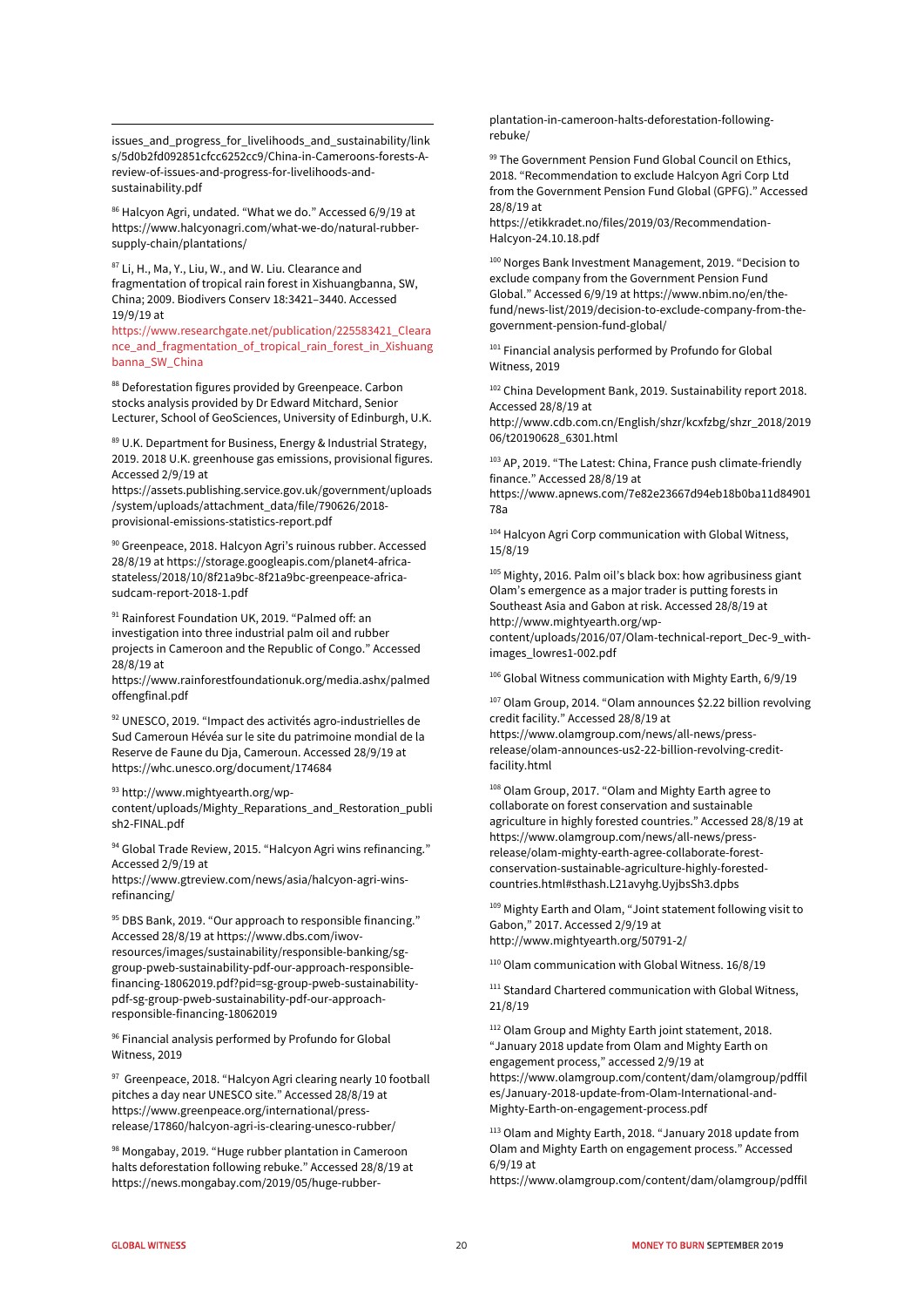[es/January-2018-update-from-Olam-International-and-](https://www.olamgroup.com/content/dam/olamgroup/pdffiles/January-2018-update-from-Olam-International-and-Mighty-Earth-on-engagement-process.pdf)[Mighty-Earth-on-engagement-process.pdf](https://www.olamgroup.com/content/dam/olamgroup/pdffiles/January-2018-update-from-Olam-International-and-Mighty-Earth-on-engagement-process.pdf)

<u>.</u>

<sup>114</sup> [https://news.mongabay.com/2019/03/norway-divests](https://news.mongabay.com/2019/03/norway-divests-from-plantation-companies-linked-to-deforestation/)[from-plantation-companies-linked-to-deforestation/](https://news.mongabay.com/2019/03/norway-divests-from-plantation-companies-linked-to-deforestation/)

<sup>115</sup> HSBC communication with Global Witness, 21/8/19 and 28/8/19

<sup>116</sup> Ministry of Finance (Singapore) communication with Global Witness, 5/9/19

<sup>117</sup> Investopedia, 2019. "The world's top 10 investment banks." Accessed 6/9/19 at

[https://www.investopedia.com/articles/investing/111114/wor](https://www.investopedia.com/articles/investing/111114/worlds-top-10-investment-banks.asp) [lds-top-10-investment-banks.asp](https://www.investopedia.com/articles/investing/111114/worlds-top-10-investment-banks.asp)

<sup>118</sup> Financial analysis performed by Profundo for Global Witness, 2019

<sup>119</sup> See bullet points in Brazil section

<sup>120</sup> Mighty, 2016. Palm oil's black box: how Singapore's national wealth fund has fueled a secret vehicle for deforestation from Gabon to Indonesia. Accessed 28/8/19 at [http://www.mightyearth.org/wp](http://www.mightyearth.org/wp-content/uploads/2016/12/Palm-Oil-Black-Box-PrintApproval4.pdf)[content/uploads/2016/12/Palm-Oil-Black-Box-](http://www.mightyearth.org/wp-content/uploads/2016/12/Palm-Oil-Black-Box-PrintApproval4.pdf)[PrintApproval4.pdf](http://www.mightyearth.org/wp-content/uploads/2016/12/Palm-Oil-Black-Box-PrintApproval4.pdf)

<span id="page-20-0"></span><sup>121</sup> Morgan Stanley communication with Global Witness, 5/9/19

<sup>122</sup> Barclays communication with Global Witness, 5/9/19

<span id="page-20-2"></span><span id="page-20-1"></span><sup>123</sup> Bank of America, 2019. "Bank of America Corporation environmental and social risk policy framework." Accessed 6/9/19 at

<span id="page-20-3"></span>[https://about.bankofamerica.com/assets/pdf/Environmental](https://about.bankofamerica.com/assets/pdf/Environmental-and-Social-Risk-Policy-Framework.pdf)[and-Social-Risk-Policy-Framework.pdf](https://about.bankofamerica.com/assets/pdf/Environmental-and-Social-Risk-Policy-Framework.pdf)

<sup>124</sup> Goldman Sachs, undated. "Environmental and social risk management sector guidelines." Accessed 6/9/19 at [https://www.goldmansachs.com/citizenship/environmental](https://www.goldmansachs.com/citizenship/environmental-stewardship/environmental-and-social-risk-management/sector-guidelines/index.html)[stewardship/environmental-and-social-risk](https://www.goldmansachs.com/citizenship/environmental-stewardship/environmental-and-social-risk-management/sector-guidelines/index.html)[management/sector-guidelines/index.html;](https://www.goldmansachs.com/citizenship/environmental-stewardship/environmental-and-social-risk-management/sector-guidelines/index.html)

<span id="page-20-5"></span><span id="page-20-4"></span>125 JPMorgan Chase & Co., undated. "Environmental and social policy framework." Accessed 6/9/19 at [https://www.jpmorganchase.com/corporate/Corporate-](https://www.jpmorganchase.com/corporate/Corporate-Responsibility/document/jpmc-environmental-and-social-policy-framework.pdf)[Responsibility/document/jpmc-environmental-and-social](https://www.jpmorganchase.com/corporate/Corporate-Responsibility/document/jpmc-environmental-and-social-policy-framework.pdf)[policy-framework.pdf;](https://www.jpmorganchase.com/corporate/Corporate-Responsibility/document/jpmc-environmental-and-social-policy-framework.pdf)

<span id="page-20-6"></span><sup>126</sup> Morgan Stanley, 2019. "Environmental and social policy statement." Accessed 6/9/19 at [https://www.morganstanley.com/about-us](https://www.morganstanley.com/about-us-governance/pdf/Environmental_Policy.pdf)[governance/pdf/Environmental\\_Policy.pdf](https://www.morganstanley.com/about-us-governance/pdf/Environmental_Policy.pdf)

<span id="page-20-7"></span><sup>127</sup> Barclays, 2019. "Barclays forestry and palm oil statement." Accessed 6/9/19 at

[https://home.barclays/content/dam/home](https://home.barclays/content/dam/home-barclays/documents/citizenship/our-reporting-and-policy-positions/policy-positions/Barclays-Forestry-and-Palm-Oil-Statement.pdf)[barclays/documents/citizenship/our-reporting-and-policy](https://home.barclays/content/dam/home-barclays/documents/citizenship/our-reporting-and-policy-positions/policy-positions/Barclays-Forestry-and-Palm-Oil-Statement.pdf)[positions/policy-positions/Barclays-Forestry-and-Palm-Oil-](https://home.barclays/content/dam/home-barclays/documents/citizenship/our-reporting-and-policy-positions/policy-positions/Barclays-Forestry-and-Palm-Oil-Statement.pdf)[Statement.pdf](https://home.barclays/content/dam/home-barclays/documents/citizenship/our-reporting-and-policy-positions/policy-positions/Barclays-Forestry-and-Palm-Oil-Statement.pdf)

<span id="page-20-8"></span>128 World Resource's Institute data assessed by Chris Moye, titled Third largest contiguous tropical forest: New Guinea

<span id="page-20-9"></span><sup>129</sup> UNDP, 2011. Assessment of development results: evaluation of UNDP contribution – Papua New Guinea. Accessed 6/9/19 at

[https://www.undp.org/content/dam/undp/library/corporate/](https://www.undp.org/content/dam/undp/library/corporate/Evaluation/Assesment%20of%20development%20results/Papua_New_Guinea/ADR-PNG-2011.pdf) [Evaluation/Assesment%20of%20development%20results/Pa](https://www.undp.org/content/dam/undp/library/corporate/Evaluation/Assesment%20of%20development%20results/Papua_New_Guinea/ADR-PNG-2011.pdf) [pua\\_New\\_Guinea/ADR-PNG-2011.pdf](https://www.undp.org/content/dam/undp/library/corporate/Evaluation/Assesment%20of%20development%20results/Papua_New_Guinea/ADR-PNG-2011.pdf)

<span id="page-20-10"></span>130 Global Witness, 2017. Stained trade: how U.S. imports of exotic flooring from China risk driving the theft of indigenous land and deforestation in Papua New Guinea. Accessed 28/8/19 at

[https://www.globalwitness.org/documents/19150/stained\\_tr](https://www.globalwitness.org/documents/19150/stained_trade_310717_lores_pages.pdf) [ade\\_310717\\_lores\\_pages.pdf](https://www.globalwitness.org/documents/19150/stained_trade_310717_lores_pages.pdf) 

131 Karigawa, L., Babarinde, J.A., and Holis, S.S., 2016. Sustainability of Land Groups in Papua New Guinea, Land, 5(2), 14. Accessed 19/9/19 at https://www.mdpi.com/2073- 445X/5/2/14/htm

132 Bito, Biatus and Nicolas Petit, 2016. Final report: toward sustainable agricultural commodities in Papua New Guinea – the case of palm oil, coffee and cocoa. Accessed 28/8/19 at [http://www.pg.undp.org/content/dam/papua\\_new\\_guinea/F](http://www.pg.undp.org/content/dam/papua_new_guinea/FCPF/ROAR%20REports/PNG%20Sustainable%20Agricultural%20%20Commodities_Final%20report.pdf) [CPF/ROAR%20REports/PNG%20Sustainable%20Agricultural%](http://www.pg.undp.org/content/dam/papua_new_guinea/FCPF/ROAR%20REports/PNG%20Sustainable%20Agricultural%20%20Commodities_Final%20report.pdf) [20%20Commodities\\_Final%20report.pdf](http://www.pg.undp.org/content/dam/papua_new_guinea/FCPF/ROAR%20REports/PNG%20Sustainable%20Agricultural%20%20Commodities_Final%20report.pdf)

 $133$  [Ibid.](http://www.pg.undp.org/content/dam/papua_new_guinea/FCPF/ROAR%20REports/PNG%20Sustainable%20Agricultural%20%20Commodities_Final%20report.pdf)

134 Rimbunan Hijau (PNG), 2015. Untitled main page. Accessed 6/9/19 a[t http://www.rhpng.com.pg/](http://www.rhpng.com.pg/)

135 Global Witness, 2017. Stained trade: how U.S. imports of exotic flooring from China risk driving the theft of indigenous land and deforestation in Papua New Guinea. Accessed 28/8/19 at

[https://www.globalwitness.org/documents/19150/stained\\_tr](https://www.globalwitness.org/documents/19150/stained_trade_310717_lores_pages.pdf) [ade\\_310717\\_lores\\_pages.pdf](https://www.globalwitness.org/documents/19150/stained_trade_310717_lores_pages.pdf) 

<sup>136</sup> Ibid.

 $137$  Ibid.

<sup>138</sup> Rimbunan Hijau (PNG) Ltd., 2011. "Oil palm development." Accessed 28/8/19 at<http://www.rhpng.com.pg/oilpalm.html>

139 Financial analysis performed by Profundo for Global Witness, 2019

<sup>140</sup> Ministry of Environment and Forestry of Indonesia, 2014. The Fifth National Report of Indonesia to the Convention on Biological Diversity. Accessed 6/9/19 at <https://www.cbd.int/doc/world/id/id-nr-05-en.pdf>

<sup>141</sup> World Resources Institute, Global Forest Watch, DASHBOARD, Download the Data[, https://gfw2](https://gfw2-data.s3.amazonaws.com/country-pages/country_stats/download/global.xlsx) [data.s3.amazonaws.com/country-](https://gfw2-data.s3.amazonaws.com/country-pages/country_stats/download/global.xlsx)

[pages/country\\_stats/download/global.xlsx.](https://gfw2-data.s3.amazonaws.com/country-pages/country_stats/download/global.xlsx) Global Witness analysis of this data included filtering column F (CO2 stock 2000) according to the largest in the Country CO2 emissions sheet, and then filtering column C (threshold) from 30% upwards to 75%, checking every threshold and seeing where Indonesia comes under each of those thresholds. It is consistently in the top 3.

<sup>142</sup> World Resources Institute, Global Forest Watch, DASHBOARD, Download the Data[, https://gfw2](https://gfw2-data.s3.amazonaws.com/country-pages/country_stats/download/global.xlsx) [data.s3.amazonaws.com/country-](https://gfw2-data.s3.amazonaws.com/country-pages/country_stats/download/global.xlsx)

[pages/country\\_stats/download/global.xlsx.](https://gfw2-data.s3.amazonaws.com/country-pages/country_stats/download/global.xlsx) Global Witness analysis of this data included filtering column B in the Country Tree Cover loss sheet to leave only the 75% canopy cover threshold – the densest kind of forest that they document. Then we selected the top ten countries with the largest extent of that canopy cover in the year 2000, and then analysed the total % loss of that canopy cover over the 2001-2018 period, which Indonesia topped.

<sup>143</sup> Kemen G Austin, Amanda Schwantes, Yaofeng Gu and Prasad S Kasibhatla, 2019. Published by IOP Publishing Ltd, Environmental Research Letters, Volume 14, Number 2. What causes deforestation in Indonesia? Global Witness added up the % in Table 2 associated with the rows: Oil Palm plantations, Timber Plantation, Large-scale plantations and Logging roads to reach 48% of total attributed deforestation